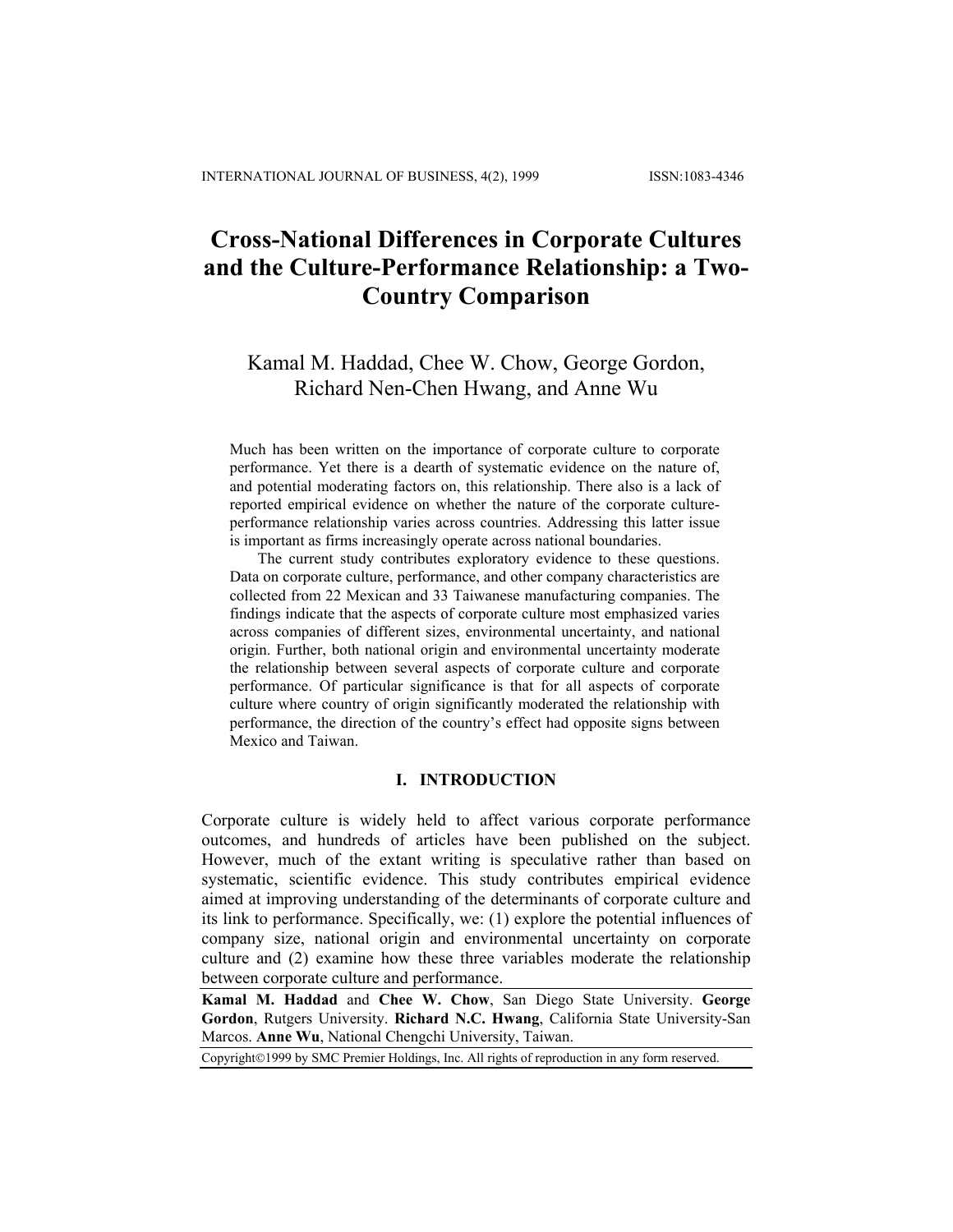## **A. Size**

A major part of extant empirical research on corporate performance (e.g., Govindarajan and Anthony [23]; Govindarajan and Gupta [24]; Merchant [44, 45]) focused on modeling empirically the association among organizational characteristics (e.g., organizational size, uncertainty, technology, competition, decentralization), performance evaluation systems (performance standards/ budgets, rewards), and performance. The contingent theory studies found that these organizational characteristics both independently, and interactively with performance evaluation/reward systems, affect performance. Similarly, Chow, Haddad and Toole [9] considered a broader set of organizational characteristics: firm performance and performance evaluation/reward systems variables. They found that the "fit" between a firm's performance evaluation/reward system and its environment significantly affect its overall performance. Their results also showed corporate performance to be positively related to organizational characteristics, such as size, decentralization, market uncertainty, and financial performance standards.

Size has also been found to shape behaviors and decisions (Lane and Beamish [41]; Nadler and Tushman [47]) and to influence many organizational characteristics, including corporate culture (Hofsted, et al. [35]). There has been some evidence that as firms get larger, they become more bureaucratic (Edwards [15]; Glueck [28]) and develop more extensive and elaborate communication, job analysis, planning, training, appraisal selection, and compensation systems (Hay Associates [31]; Dimick and Murray [14]; Gordon and Cummins [20]). Although these results were obtained in Anglo-American countries, Fisher and Shaw [16] and Shaw, Tang, Fisher and Kirkbride [52] also found that larger firms in Singapore and Hong Kong, respectively, engage in more sophisticated HR practices.

#### **B. Corporate Culture, Industry Environment, and Performance**

By and large, available empirical evidence has supported the existence of a corporate culture-performance relationship (Calori & Sarnin [6]; Denison [12]; Gordon [18]; Gordon & DiTomaso [21]; Kotter & Heskett [38]). The reported links are, however, neither consistent nor as strong as most of the speculative work would suggest. Gordon and Christensen [19] observe that some of the inconsistencies across studies may be due to differences in methodology as well as to the inclusion of diverse industries in a given study. Because industries place different demands and constraints on their members (Porter [50]),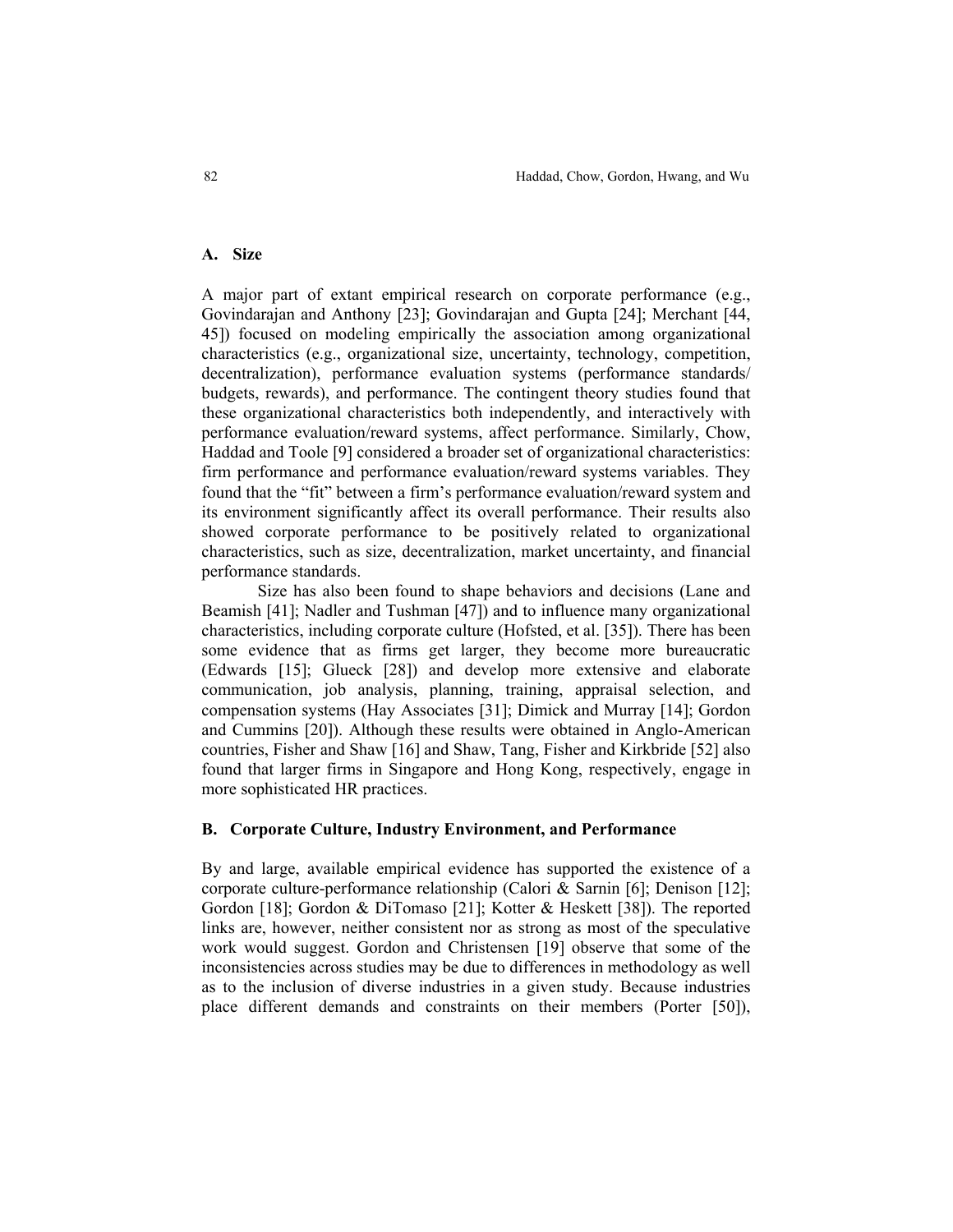companies in the same industry tend to develop common responses (an "industry recipe") to the managerial uncertainties that they face (Spender [58]). A significant aspect of these industry recipes is the existence of widely shared assumptions, which Schein [53] has characterized as the essence of organizational culture. Consistent with this view, Gordon [17] has argued that the environment that an industry creates forces companies within it to adopt certain cultural values in order to survive.

That corporate culture differs systematically across industries has been empirically demonstrated in a number of studies (Chatman & Jehn [7]; Gordon & Christensen [19]; Phillips [49]; Spender [58]). The industry characteristics that influence the development of corporate cultures also have been subject to some investigation. Gordon [17] argued that the industry dimensions identified by Dess and Beard [13], -- dynamism, munificence, and complexity -- can all have an effect upon corporate culture. Chatman and Jehn [7] classified industries on their technology and growth rate and found greater variation in organizational culture across than within industries. Kowalczyk [39] found that the cultures of companies in highly dynamic industries demonstrated greater values for innovation and lesser values for stability than companies in less dynamic industries demonstrated. Evidence also has been reported that industry moderates the corporate culture-performance link (Gordon and Christensen  $[19]$ .

Taken as a whole, these studies have provided useful insights into the relations among firm size, industry environment, corporate culture, and corporate performance. They suggest that organizational size and industry environment are strong predictors of corporate culture and that both variables independently moderate the corporate culture-performance link.

## **C. National Culture**

These findings have advanced understanding of the determinants and performance effects of corporate culture. However, they leave unanswered the applicability of extant results across national boundaries. This is an important question in the increasingly globalized economy of today because there is considerable evidence that people of different national origins have different preferences for, and reactions to, management practices and processes (Adler, Doktor & Redding [1]; Bartlett & Ghoshal [5]; Child [8]; Hofstede [33, 36]; Lincoln and Kalleberg [42]). Thus, aspects of corporate culture that enhance performance in one national setting may not be effective, and may even be dysfunctional, in another (Chow, Kato & Merchant [10]; Gutierrez [29]; Hofstede [33]; Lincoln & Kalleberg [42]; Steers [59]). Although several studies have empirically explored the effects of national culture on corporate culture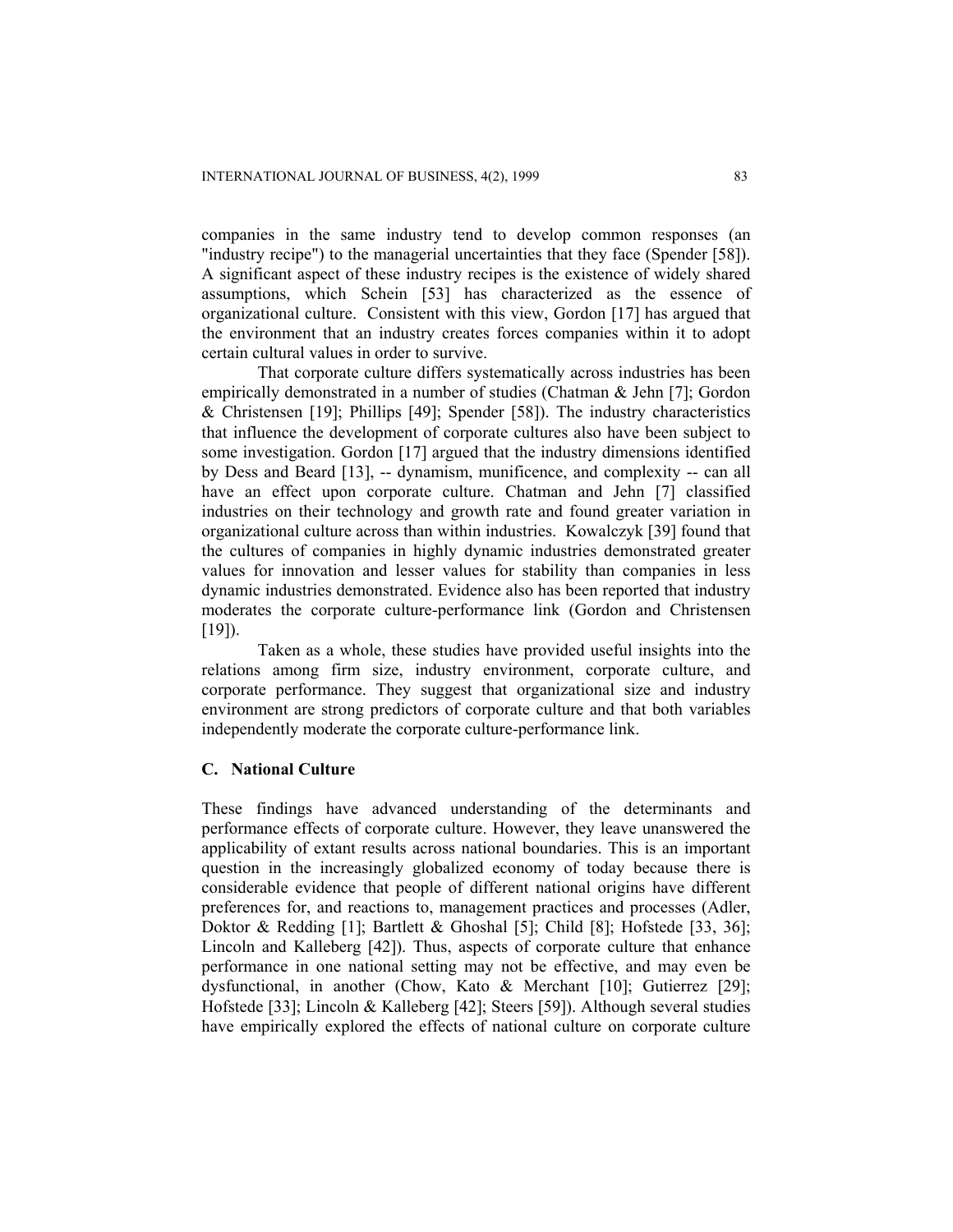(Hofstede et al. [35]; Soeters & Schreuder [56]; Schneider [54]), scant attention has been directed at the potential moderating effects of national culture on the linkage between corporate culture and performance. We are aware of only one study in which this relationship has been investigated outside the U.S. (Calori & Sarnin [6]), but the data collected there are not directly comparable to those collected in any of the other studies.

The present study focuses on areas related to the determinants of corporate culture and its link to performance that, in large part, have been the subject of speculation and little systematic empirical research. We empirically investigate the relationship between country and corporate culture, the influence of the internal and external corporate environment on that relationship, and the combination of these factors on corporate performance. In conducting these investigations, the findings of the extant literature can be used to formulate numerous univariate predictions, including a potential overall national culture effect. However, national culture is multidimensional, and its individual dimensions may interact with the other factors in opposite directions. Because the current state of knowledge is inadequate for deriving predictions about how the various cultural dimensions combine to affect the corporate culture-performance link, we adopt an exploratory approach in our study. If the empirical results reveal an overall national culture effect, then they would constitute stronger evidence that national culture needs to be considered in the design of corporate culture and understanding of its effects. As such, despite our not explicitly specifying hypotheses, our findings can contribute toward hypothesis development in future studies.

The remainder of this paper is organized as follows. The next section explains the research method, including the instrument, sample, and data collection procedures. Then the results are presented. The final section provides a discussion of the findings, conclusions, and suggestions for future research.

#### **II. METHOD**

#### **A. Instrument**

A rich literature exists on the topic of how corporate culture should be defined (e.g., Allaire & Firsirotu [4]; Alvesson [3]; Krenier [40]; Meyerson & Martin [46]; Schein [53]). A review of this literature is beyond the scope of this study. For our purposes, corporate culture will be defined as the set of values relating to how a company manages itself and conducts its business, and that corporate culture is widely shared within the company. Since values influence behavior, we expect that they would be manifest in the set of consistent behaviors (also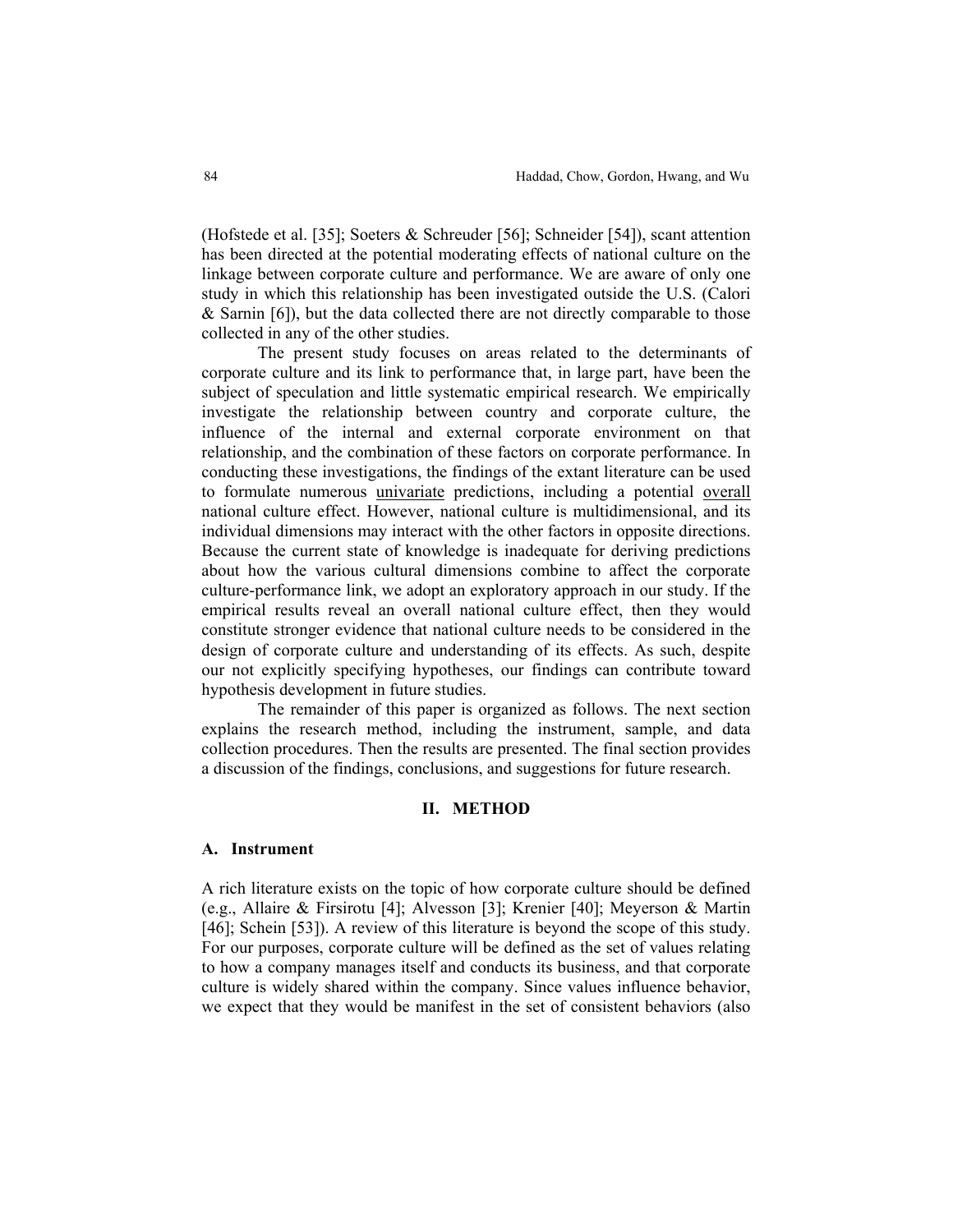referred to as practices) observed throughout an organization.

As with national culture, many alternate ways of operationalizing the corporate culture construct have been proposed. (See Alvesson [3] for a comprehensive review.) Given our cross-national focus, we adopted the 48-item instrument of Gordon and Cummins [20] because it has been successfully employed by the international consulting firm, Hay Associates, to a large number of firms in many countries (Grey & Johnson [27]; Grey & Thone [26]; Grey & Gelfond [25]). This instrument asks respondents to describe the organization as it typically behaves in a variety of areas. This approach to measuring corporate culture is consistent with that employed by Hofstede et al. [35], which concluded from an examination of various approaches to measuring culture that (p.311) "shared perceptions of daily practices... [are] the core of an organization's culture." (For related views, see Louis [43] and Wiener [60].) Eight independent dimensions of corporate culture have been derived from this survey instrument (Gordon & Christensen [19]), which correspond to cultural values described in the literature. Table 1 presents brief explanations of the eight dimensions and the survey items that comprise them. Selected other company data (size, performance, and environmental uncertainty) were collected with a separate instrument. The items that make up this second instrument, as well as their sources, are provided in Table 2.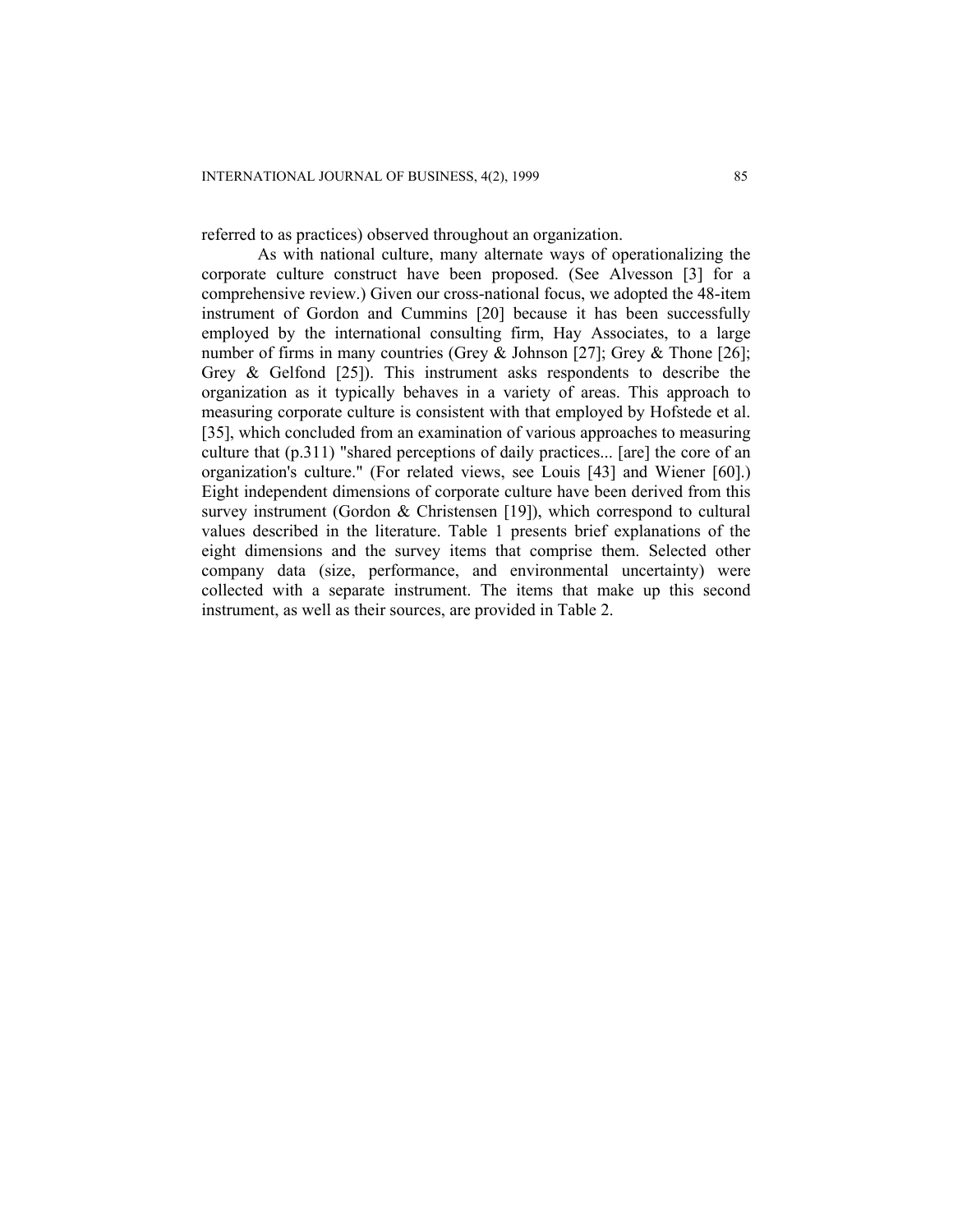## **Table 1**  Corporate culture scales and components $^{1}$

| <b>Scale Name</b><br>1. Planning Orientation                                                                                      | <b>Description</b><br>This element emphasizes managing in a planful manner<br>and avoiding surprises.                                                                                                                                                                                     |
|-----------------------------------------------------------------------------------------------------------------------------------|-------------------------------------------------------------------------------------------------------------------------------------------------------------------------------------------------------------------------------------------------------------------------------------------|
| Scale Components:<br>Extent to which company has clear goals                                                                      | Extent to which goals provide a useful context for the firm's everyday functioning<br>Extent to which planning for the achievement of goals is formal<br>Extent to which company has defined plans to meet its goals<br>Extent to which planning for the achievement of goals is complete |
| 2. Innovation                                                                                                                     | This indicates the extent to which individual managers are<br>encouraged to take risks and innovate.                                                                                                                                                                                      |
| Scale Components:                                                                                                                 | Extent to which managers are encouraged to be innovative<br>Extent to which managers are encouraged to take reasonable risks<br>Extent to which managers are free to act independently                                                                                                    |
| 3. Aggressiveness/<br><b>Action Orientation</b>                                                                                   | An emphasis is placed on getting things done, being a<br>pacesetter rather than a follower.                                                                                                                                                                                               |
| Scale Components:<br>Whether or not company is a pacesetter<br>Timeliness of decision making<br>Innovativeness of decision making | Overall vitality: sense of urgency and rapid pace of activities<br>Responsiveness to changes in business environment                                                                                                                                                                      |
| 4. People Orientation                                                                                                             | A strong emphasis is placed on concern for and growth of<br>current employees.                                                                                                                                                                                                            |
| Scale Components:                                                                                                                 |                                                                                                                                                                                                                                                                                           |

Success in developing people from within for bigger jobs Opportunities for promotion within the company Breadth of internal searches to fill a management vacancy Opportunities for individual growth and development

÷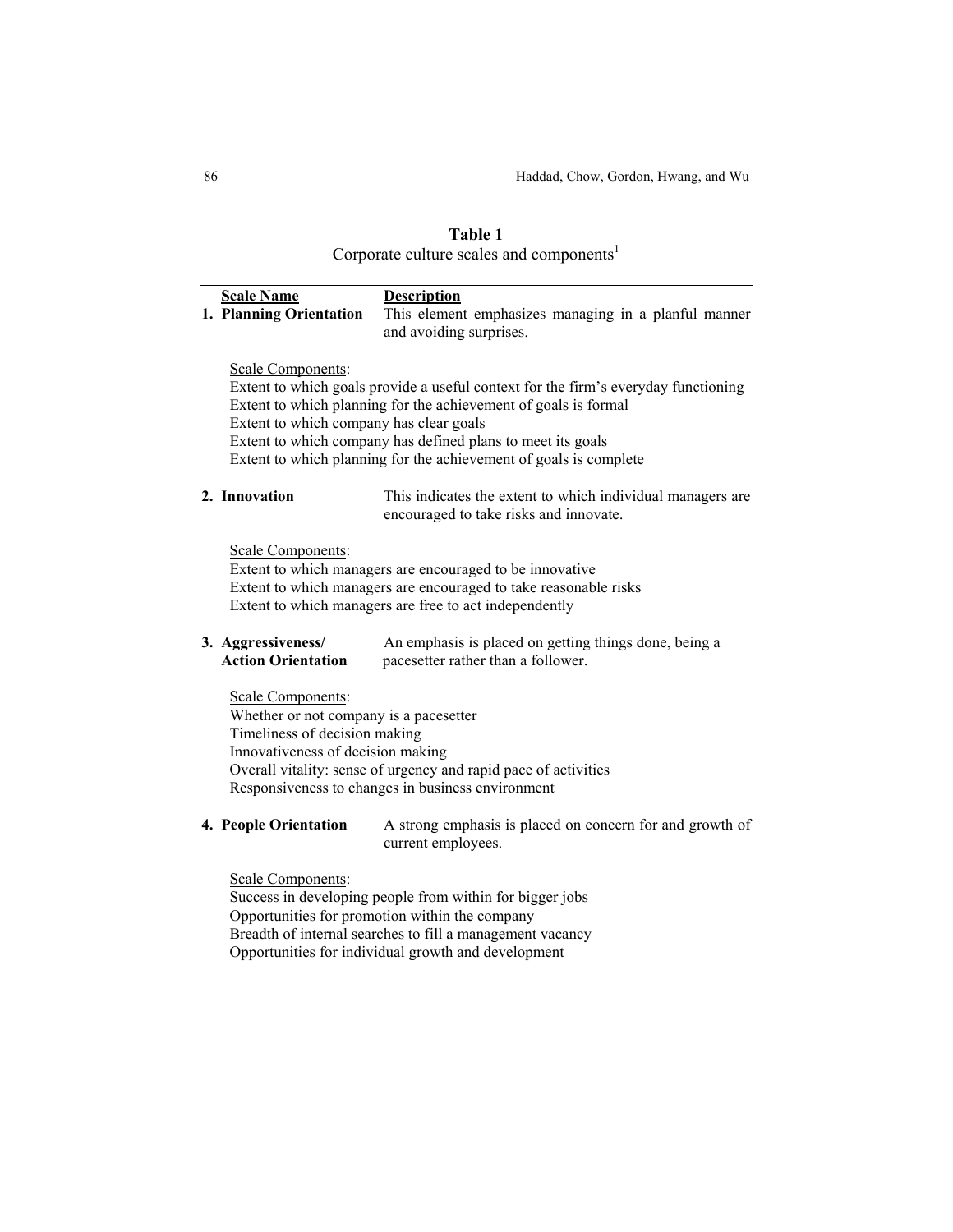### **Table 1** (continued)

## **5. Team Orientation** This refers to the extent that people are encouraged to cooperate and coordinate within and across units.

#### Scale Components:

Clarity of managers' understanding about the interrelationships of their own jobs with those of others

Extent to which various units truly cooperate with one another Extent to which various units understand each other's objectives and goals

**6. Communication** This involves an openness to communicate and allowing others to be knowledgeable, thus enhancing the possibility of participation.

## Scale Components:

Awareness of events happening in other areas of the company that might affect how own job is done Quality of communications downward from above Quality of overall communications Quality of lateral communications from people at the same organizational level

**7. Results Orientation** An emphasis is placed on holding people accountable for clear and demanding end results.

Scale Components: Personal accountability for end results Clarity of expected end results Clarity of the yardsticks used to judge managerial performance Demands for high levels of performance

**8. Confrontation** This involves addressing issues openly instead of burying them.

Scale Components: Extent to which constructive criticism is encouraged Extent to which open discussion of conflicts is encouraged

 $\frac{1}{1}$  Taken from Gordon and Christensen [19]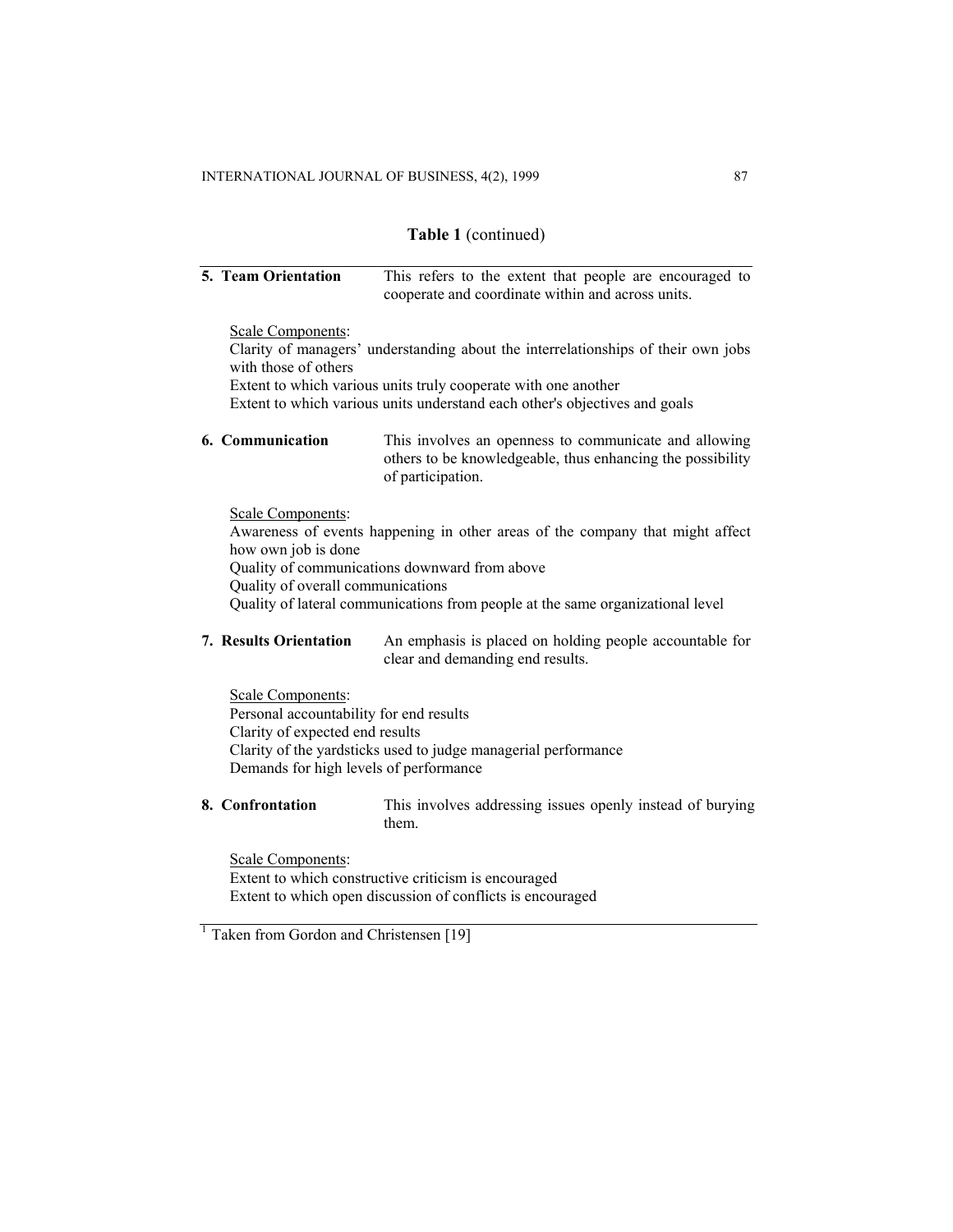## **Table 2**

#### Items on company information survey

**Size:** Most recent annual sales.

#### **Environmental Uncertainty:**<sup>1</sup>

- A. Intensity of industry competition for raw materials
- B. Intensity of industry competition for manpower
- C. Number of new products/services marketed in industry in past 3 years
- D. Dynamism of economic and technological environment
- E. Extent that competitors' activities have become less predictable inpast 3 years
- F. Extent that customers' tastes have become less predictable in past 3 years
- G. Extent that legal, political and economic constraints have proliferated in past 3 years
- H. Frequency of the emergence of new technologies in the industry
- I. Frequency of the emergence of new products in the industry

#### **Company Performance:**<sup>2</sup>

- J. Long run level of firm profitability
- K. Growth rate of sales or revenue
- L. Financial strength (liquidity and ability to raise financial resources)

<sup>1</sup> Adapted from Khandwalla [37]. Response scale:  $1=$  Of negligible intensity,  $7=$  Extremely intense.

<sup>2</sup> Adapted from Gordon and Narayanan [22]. Response scale:  $1 = \text{Very low}, 4 = \text{About average}, 7 =$ Very high.

#### **B. Sample and Procedure**

We chose to study companies with Taiwanese and Mexican origins for two major reasons. One is that both countries are becoming increasingly important players in the global economy, and additional understanding of their management practices and preferences would be worthwhile. Second, these countries have rather different national cultures (Hofstede [32, 36]), and a comparison between them would make the effects of national culture more manifest.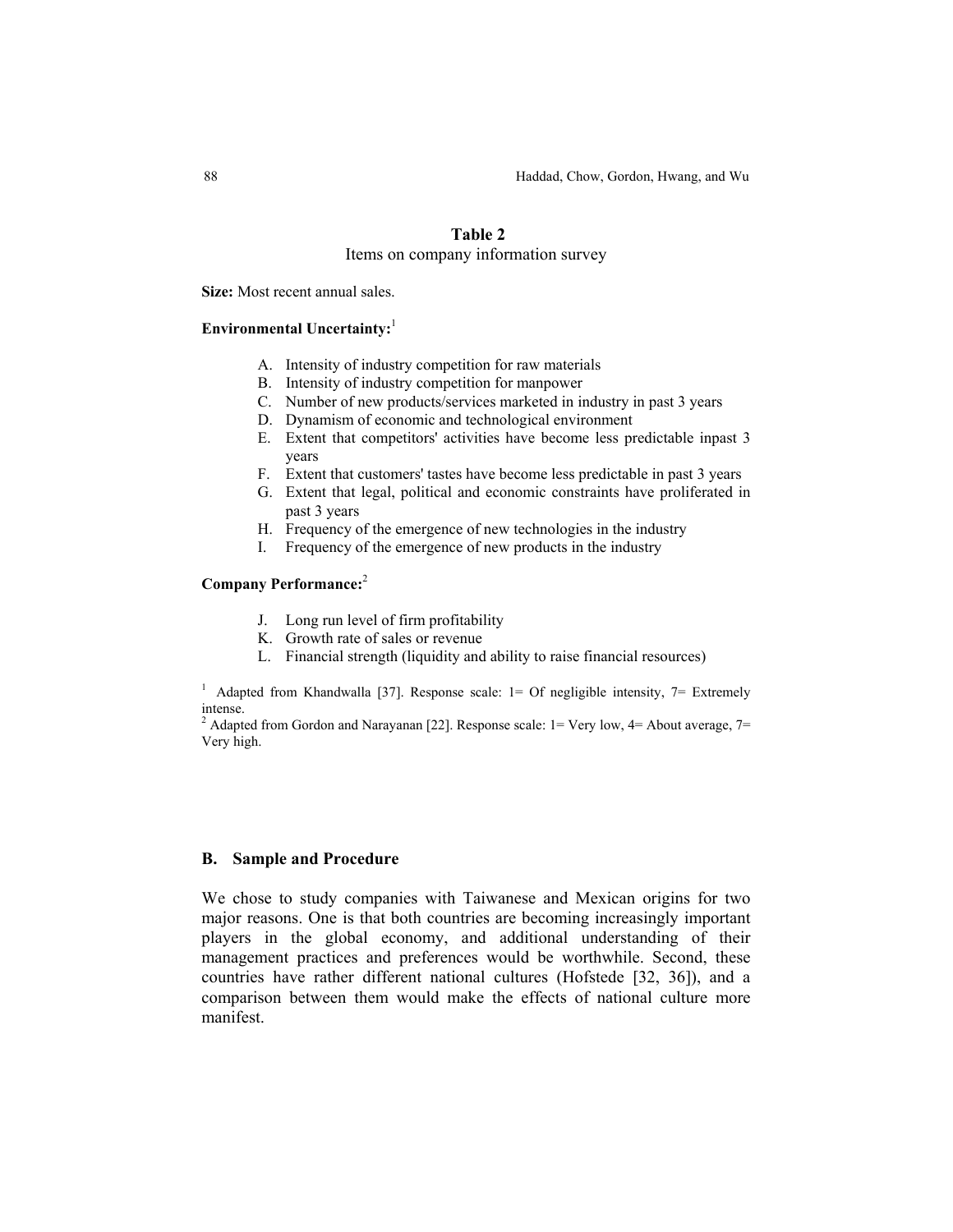Referrals to 35 public manufacturing firms in Taiwan and 22 in Mexico were obtained from several large accounting firms in each country. The nature of the study was explained to the top management of each company, and all agreed to participate. A contact from each company was sent a packet of both survey instruments for distribution within his/her company. Based on suggestions of the contact persons, each company in Taiwan received 23 corporate culture and 5 company information questionnaires, while each company in Mexico received 30 of the former and 3 of the latter. The contact from each company was asked to distribute the corporate culture survey to middle managers of at least department head rank and the company information questionnaires to top-level managers. Envelopes were provided with the survey instruments so that respondents could seal them for anonymous return. Two weeks later the companies were re-contacted to collect the completed forms.

A total of 407 (50.6%) completed corporate culture questionnaires and 116 (66.3%) company information questionnaires were collected in Taiwan. The corresponding numbers for Mexico were 340 (51.5%) and 36 (54.5%). All 35 Taiwanese and 22 Mexican companies provided usable data on both questionnaires. These sample firms varied in sales from US\$313,000 to over US\$3 billion, with much greater variability in Mexico than in Taiwan and a significant difference between the medians  $(p=0.022)$  with Taiwan having the larger. All of the companies engaged primarily in manufacturing, with both national samples covering a similar and wide range of industries.

#### **III. RESULTS**

#### **A. Reliabilities**

The subject of reliability in this study has two aspects. First, since the unit of analysis in this study is companies and not individuals, it is important to assess whether there is sufficient consensus among the respondents from each company. The second issue is the more traditional one of the reliability of the scales created: Do they measure coherent phenomena or are some of the items within a scale unrelated to others?

To address the first issue, coefficient alphas were computed within each company, treating individuals as items and questions as people. Thus the alphas reflect the average degree of agreement between all pairs of people computed across all culture items. Because of low reliabilities, two companies in Taiwan were eliminated from any further analyses. In each of 20 out of the remaining 33 Taiwanese companies, from one to three individuals were eliminated because their inclusion significantly lowered the alpha for the company. The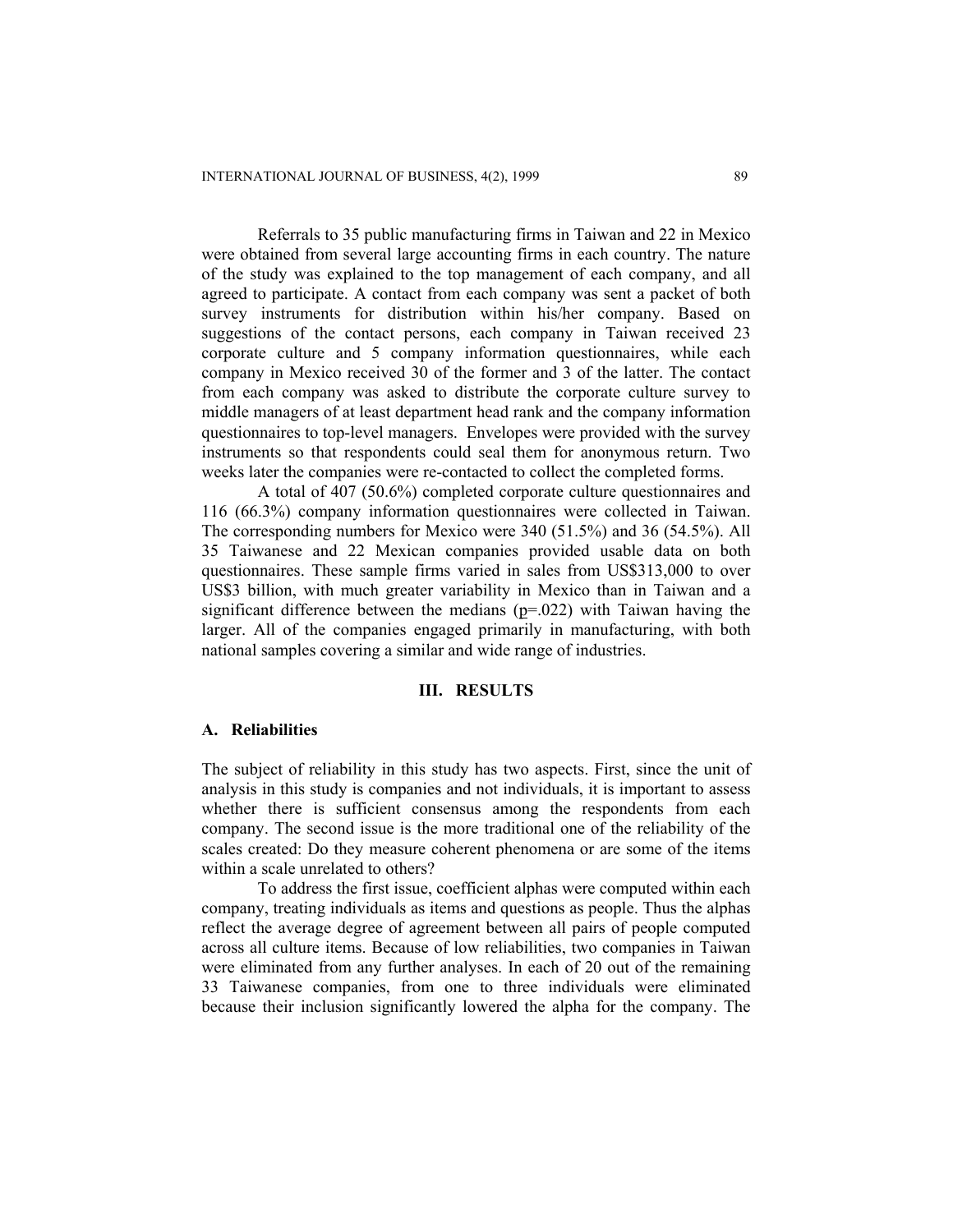alphas for all companies in the final sample were in the acceptable range of .60 or above as suggested by Nunnally [48].

Before computing coefficient alphas for the corporate culture scales, the responses were standardized within each company, following the procedure described by Gordon and Christensen [19]. In this way, when companies are compared on a value, they are compared on the basis of how intensely the value is held in a company when measured against the strength of its other values. This "centering" process within each company helps to eliminate the halo effects of morale or overall satisfaction level, which might raise or lower all responses within a company across all questions. Such an effect would produce spuriously high reliabilities as well as potentially spurious correlations with performance since people tend to give "high" ratings to most characteristics of high-performing companies. Table 3 presents the results of the reliability analysis, using the standardized scales.

| <b>Corporate Culture Scale</b> | <b>Mexico</b> | <b>Taiwan</b> |
|--------------------------------|---------------|---------------|
| Planning                       | .75           | .90           |
| Innovation                     | .76           | .72           |
| Aggressiveness                 | .56           | .88           |
| People Orientation             | .71           | .84           |
| <b>Team Orientation</b>        | .64           | .76           |
| Communication                  | .53           | .84           |
| <b>Results Orientation</b>     | .74           | .86           |
| Confrontation                  | .66           | .54           |
| Number of Companies            | 22            | 33            |

**Table 3** Scale Reliabilities for Each Country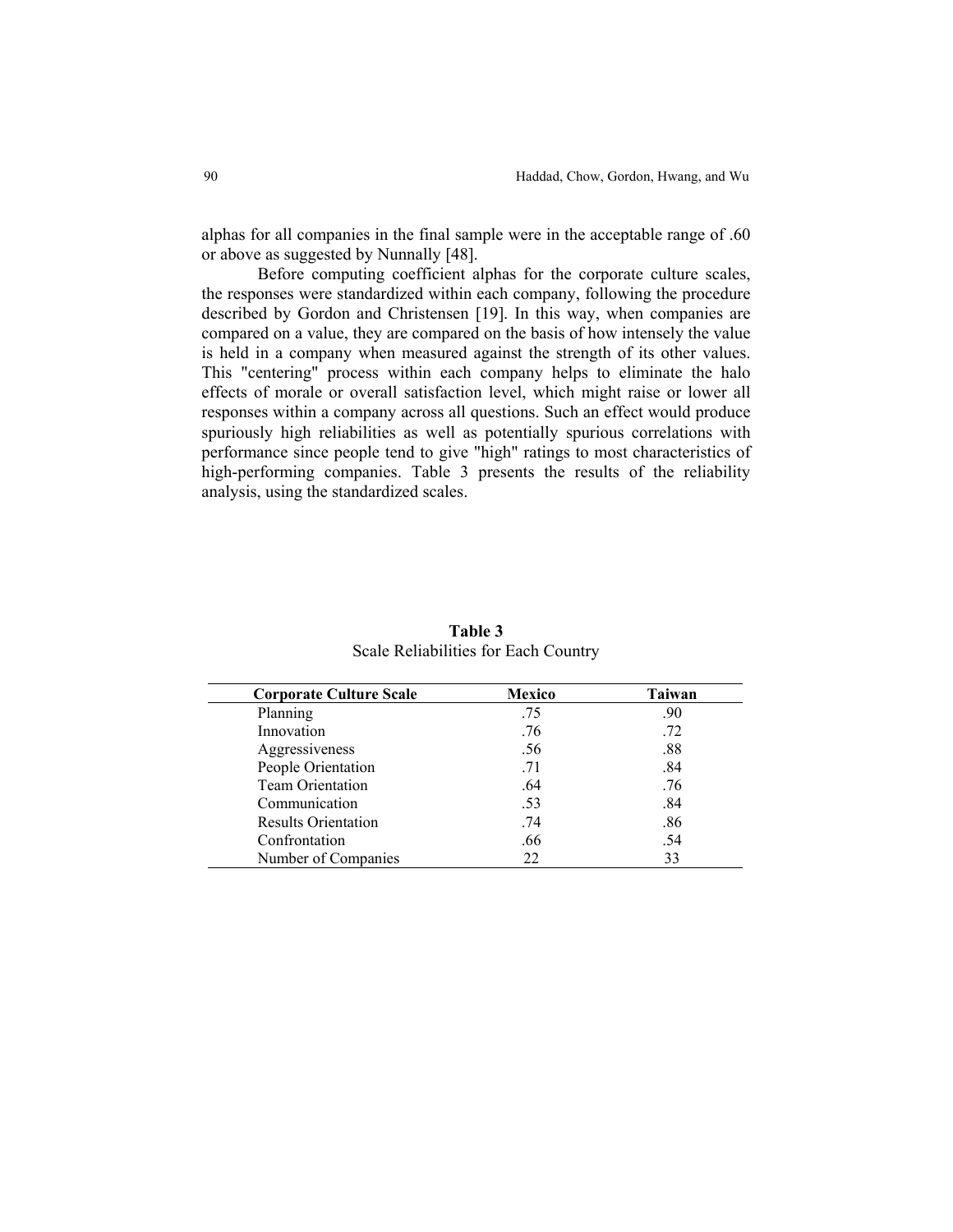The Taiwanese reliabilities all exceed the .60 cutoff except that for Confrontation (alpha=.54). The Mexican reliabilities are generally lower than those obtained in Taiwan, and two of the reliabilities are problematical (Aggressiveness and Communications; alphas=.56 and .53). We can only speculate on the reasons for these low reliabilities. One possibility is that the particular societal value structures involved are not totally amenable to measurement by a system developed in the U.S.. In their work with a U.S. based survey, Hofstede and Bond [34] reported substantial differences in strength of values across countries; but there was no indication that the actual value structures were different although that possibility may not have been investigated. The main problem with the low reliabilities is that they will tend to attenuate observed relationships with other variables, such as environmental uncertainty or performance.

## **B. National Origin, Firm Size, Environmental uncertainty, and Corporate Culture**

Using current annual sales as a measure of size, both Mexican pesos and Taiwanese dollars were first converted to U.S. dollars; then a logarithmic transformation was performed to make the distribution more normal in form. As a measure of a key aspect of industry environment we created an Environmental Uncertainty scale by summing the responses of items A through I (Table 2). The Cronbach alpha reliability for this scale was .90 for Mexico and .85 for Taiwan and the mean values were 5.20 and 4.75, respectively. A dummy variable was created for country (Mexico=0, Taiwan=1); and a multiple regression, including the independent effects and two-way interactions, was run separately for each of the corporate culture scales as the dependent variable. The results are presented in Table 4.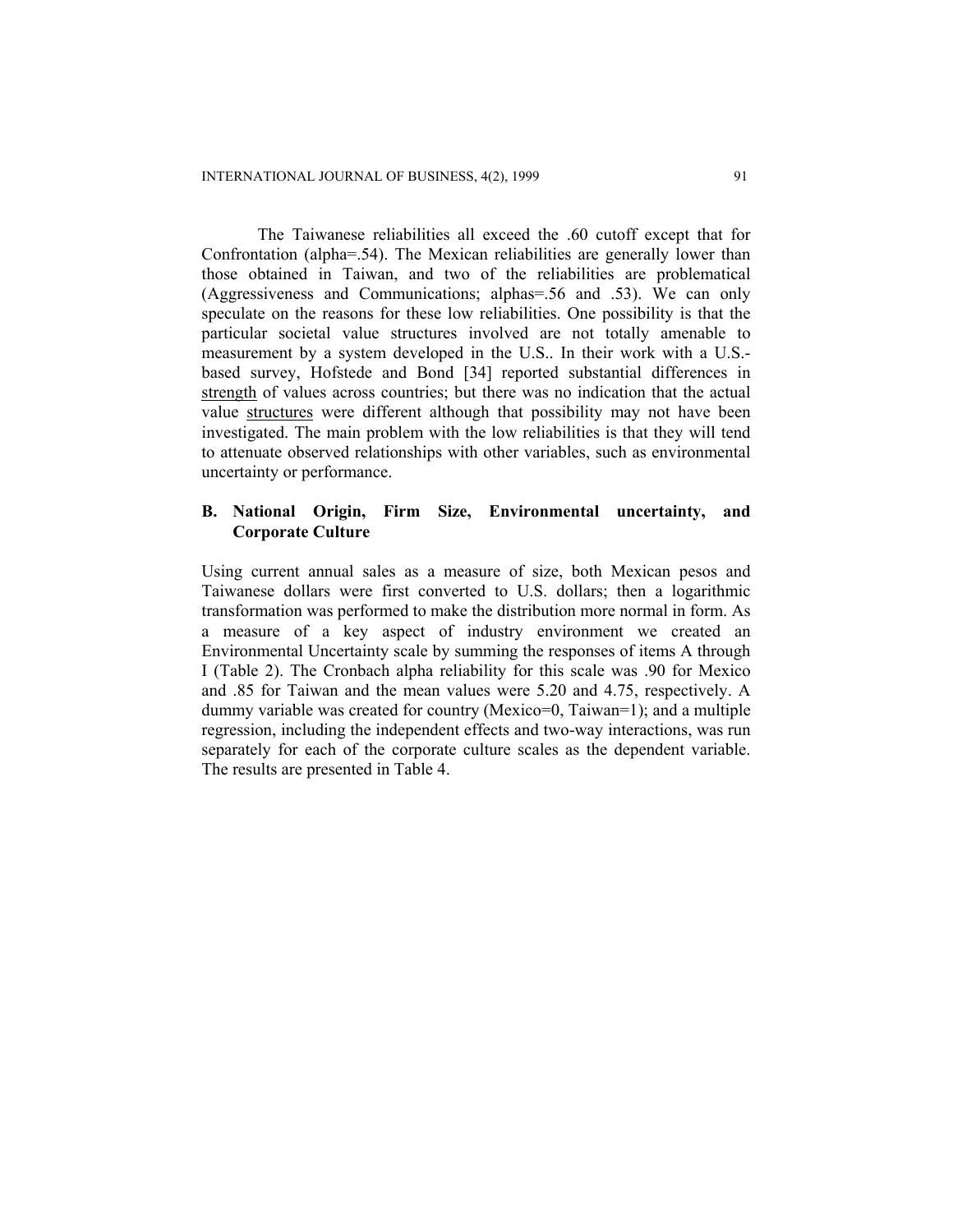| Corporate<br>Culture | <b>Constant Country</b> |           |           | Uncert. | Lnsize Envir. Country<br>X | Country<br>X Envir. | F       | Adj<br>$\mathbf{R}^2$ |
|----------------------|-------------------------|-----------|-----------|---------|----------------------------|---------------------|---------|-----------------------|
| Scale                |                         |           |           |         | Lnsize                     |                     |         |                       |
| Planning             | .124                    | $-.193$   | $-.161$   | $-.079$ | $.053*$                    | $-.063$             | $7.21*$ | .19                   |
|                      | (.394)                  | (.065)    | (.675)    | (.557)  | (.000)                     | (.827)              | (.001)  |                       |
| Innovation           | .116                    | .522      | .054      | .008    | $-0.058*$                  | .185                | $4.46*$ | .12                   |
|                      | (.444)                  | (.155)    | (.098)    | (.952)  | (.001)                     | (.488)              | (.017)  |                       |
| Aggressiveness       | $2.010*$                | $-1.105*$ | $-0.027*$ | $-439*$ | .392                       | $.266*$             | $7.61*$ | .33                   |
|                      | (.028)                  | (.034)    | (.05)     | (.014)  | (.352)                     | (.011)              | (.000)  |                       |
| People               | $-.090$                 | $-.252$   | .231      | .152    | $-.433*$                   | $-184$              | $8.62*$ | .13                   |
| Orientation          | (.506)                  | (.104)    | (.172)    | (.240)  | (.005)                     | (.245)              | (.005)  |                       |
| Team                 | $-155*$                 | $-.158$   | $-216$    | $-.016$ | $-.283$                    | $-.178$             | 2.55    | .03                   |
| Orientation          | (.000)                  | (.255)    | (.116)    | (.911)  | (.368)                     | (.198)              | (.116)  |                       |
| Communication        | $2.107*$                | $-1.028$  | $-.103$   | $-.394$ | $-.112$                    | .194                | $6.69*$ | .17                   |
|                      | (.037)                  | (.093)    | (.467)    | (.045)  | (.507)                     | (.097)              | (.001)  |                       |
| Orientation          | $-.065$                 | .073      | $-.049$   | .037    | $.031*$                    | .071                | $5.21*$ | .07                   |
|                      | (.597)                  | (.653)    | (.780)    | (.784)  | (.027)                     | (.665)              | (.020)  |                       |
| Confrontation        | $-.059$                 | $-.204$   | $-145$    | .059    | $-.258$                    | $-.203$             | 1.00    | .00.                  |
|                      | (.131)                  | (.139)    | (.294)    | (.672)  | (.590)                     | (.142)              | (.425)  |                       |

**Table 4**  Coefficients from regressions of firm size, environmental uncertainty, and country on corporate culture (p values in parentheses)

\* Significant at the 0.05 level.

Table 4 shows that when the influences of size and environmental uncertainty are taken into account, there are national influences on five of the eight corporate culture scales: Innovation, Aggressiveness, People Orientation, Planning, and Results Orientation. Only Team Orientation, Communication, and Confrontation show no national effects. Table 5 shows the country means for each of the eight corporate culture scales. Three scales are significantly different between Mexico and Taiwan as assessed by t-tests  $(p=.05)$ . These are Innovation and People Orientation, both of which are higher in Mexico, and Aggressiveness, which is higher in Taiwan.

Table 6 provides the cell means for small vs. large Taiwanese and Mexican companies on the four corporate culture scales with significant country-by-size interactions. Plots of these cell means are provided in Figures 1 to 4. In these figures as well as in others to follow, the median value of each variable is used to dichotomize the sample on size.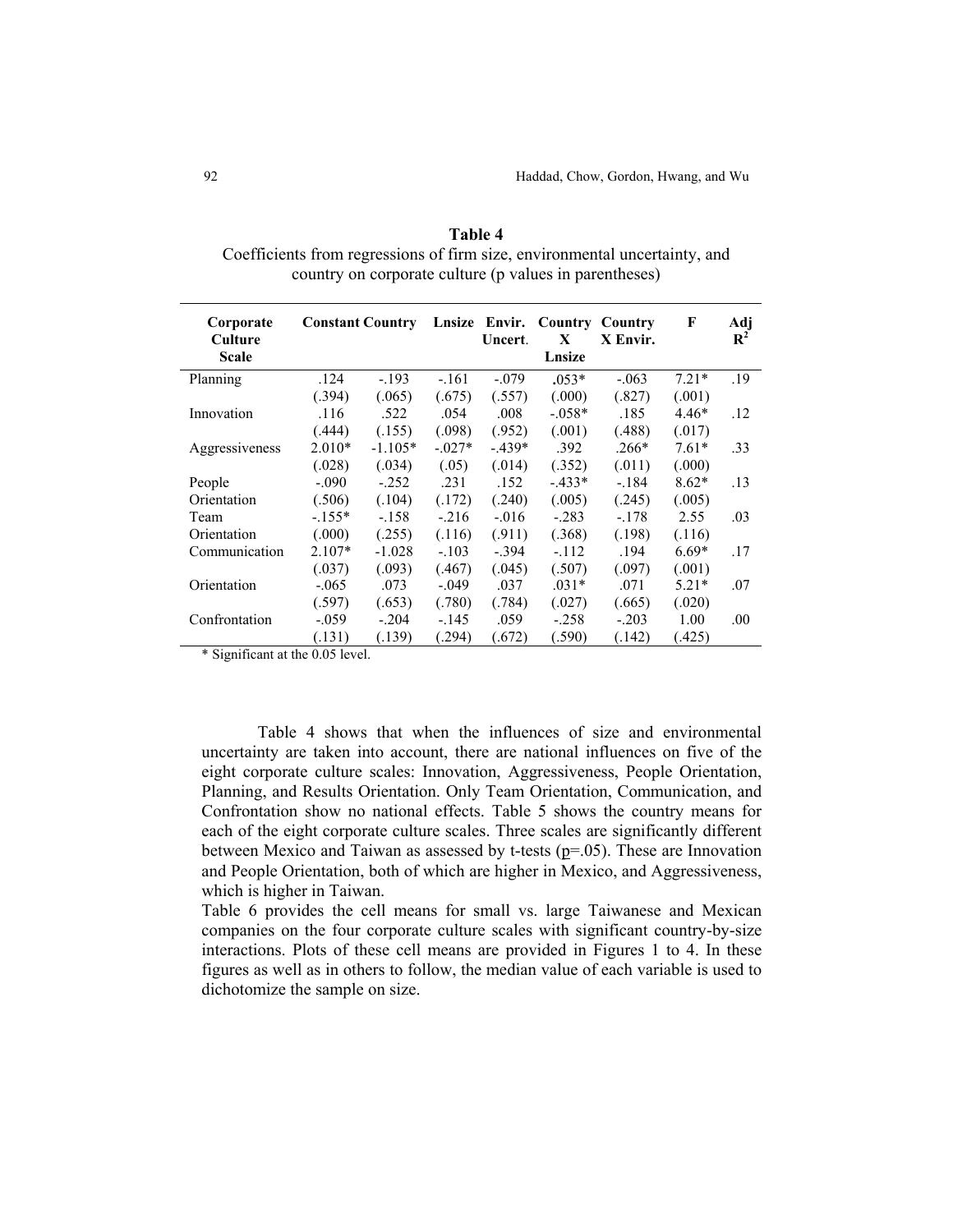|                            |                  | Mean               | t-value | 2-tail Sig. |
|----------------------------|------------------|--------------------|---------|-------------|
| Planning                   | Mexico<br>Taiwan | .245<br>.271       | $-.28$  | .781        |
| Innovation                 | Mexico<br>Taiwan | .047<br>$-.171$    | 1.98    | .053        |
| Aggressiveness             | Mexico<br>Taiwan | $-.098$<br>.114    | $-3.03$ | .004        |
| People Orientation         | Mexico<br>Taiwan | $-.072$<br>$-.399$ | 3.13    | .003        |
| <b>Team Orientation</b>    | Mexico<br>Taiwan | $-.085$<br>$-.191$ | 1.34    | .185        |
| Communication              | Mexico<br>Taiwan | .024<br>.024       | .00     | .997        |
| <b>Results Orientation</b> | Mexico<br>Taiwan | .117<br>.257       | $-1.40$ | .168        |
| Confrontation              | Mexico<br>Taiwan | $-.010$<br>$-168$  | 1.27    | .210        |

**Table 5**  T-tests of mean corporate values between Mexico and Taiwan

## **Table 6**

Mean levels of corporate culture for small vs. large Taiwanese and Mexican firms: corporate culture scales with significant country by size interactions

| <b>Corporate Culture Scale</b> | Country |              | <b>Company Size</b> |
|--------------------------------|---------|--------------|---------------------|
|                                |         | <b>Small</b> | Large               |
| Planning                       | Taiwan  | 0.109        | 0.490               |
|                                | Mexico  | 0.205        | 0.296               |
| Innovation                     | Taiwan  | $-0.048$     | $-0.337$            |
|                                | Mexico  | 0.066        | 0.058               |
| People Orientation             | Taiwan  | $-0.326$     | $-0.498$            |
|                                | Mexico  | 0.099        | $-0.191$            |
| <b>Results Orientation</b>     | Taiwan  | 0.175        | 0.368               |
|                                | Mexico  | $-0.022$     | 0.179               |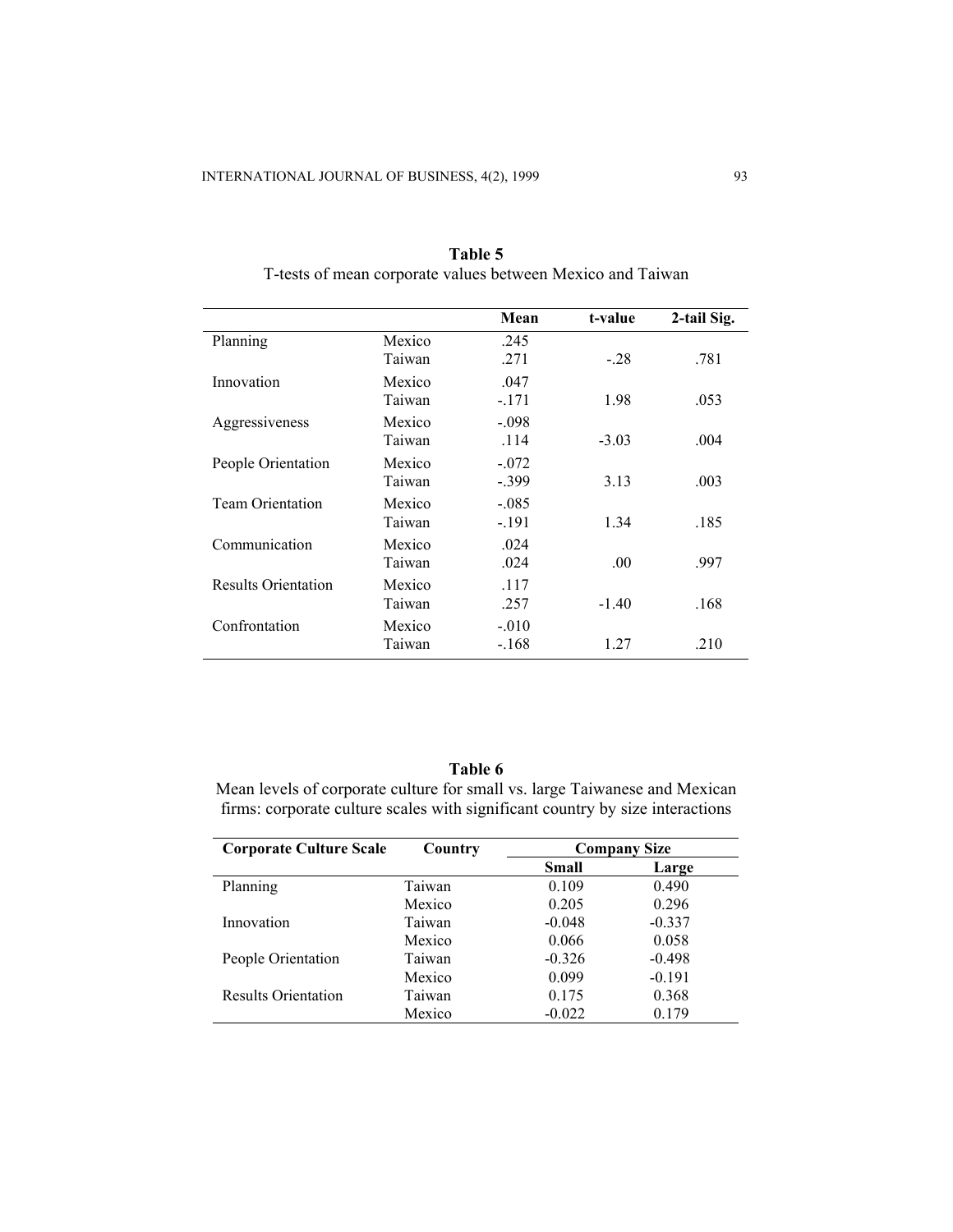Figures 1-4 reveal that the forms of the company size effect differ across corporate culture scales. Planning and Innovation differ only slightly between small and large Mexican companies (Figures 1 and 2); but in Taiwan, Planning increases, while Innovation decreases, substantially with company size. On the other hand, People Orientation differs little between small and large Taiwanese companies but in Mexican companies, larger companies are significantly less People Oriented (Figure 3). Finally Figure 4 shows that Results Orientation increases with company size in both Taiwan and Mexico and in roughly equal proportions.



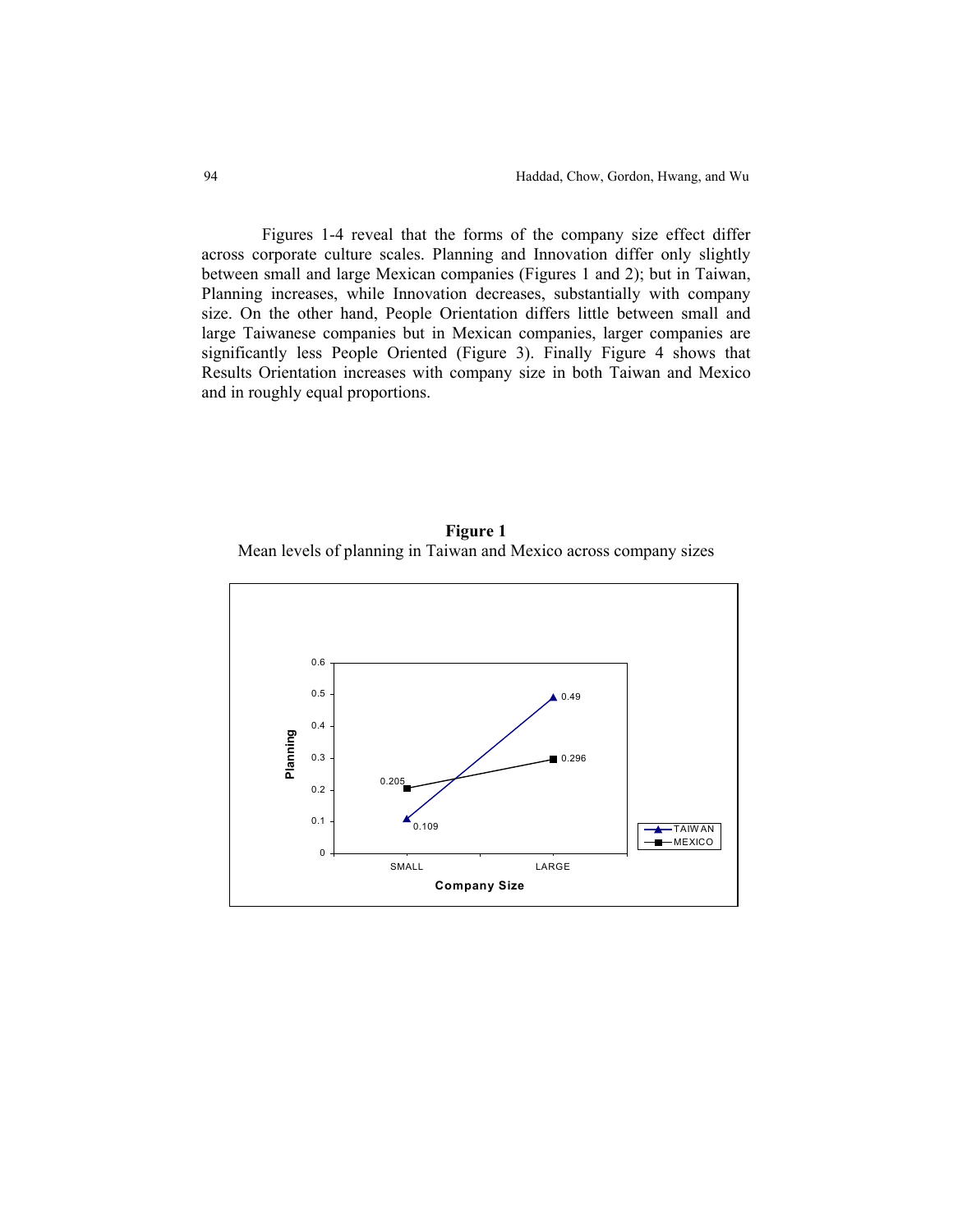

**Figure 2**  Mean levels of innovation in Taiwan and Mexico across company sizes

**Figure 3**  Mean levels of people orientation in Taiwan and Mexico across company sizes

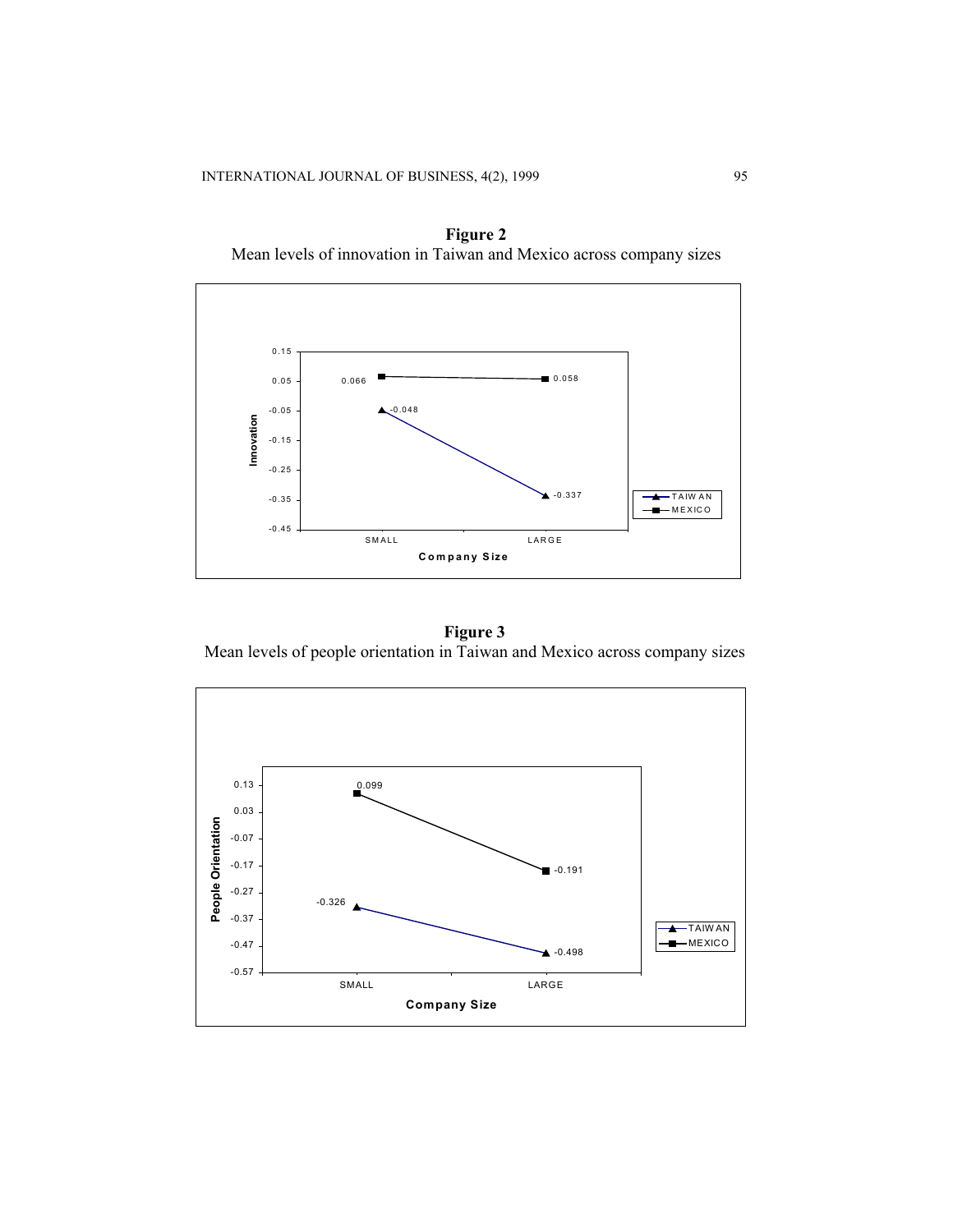



**Figure 5**  Mean levels of aggressiveness in Taiwan and Mexico across levels of environmental uncertainty

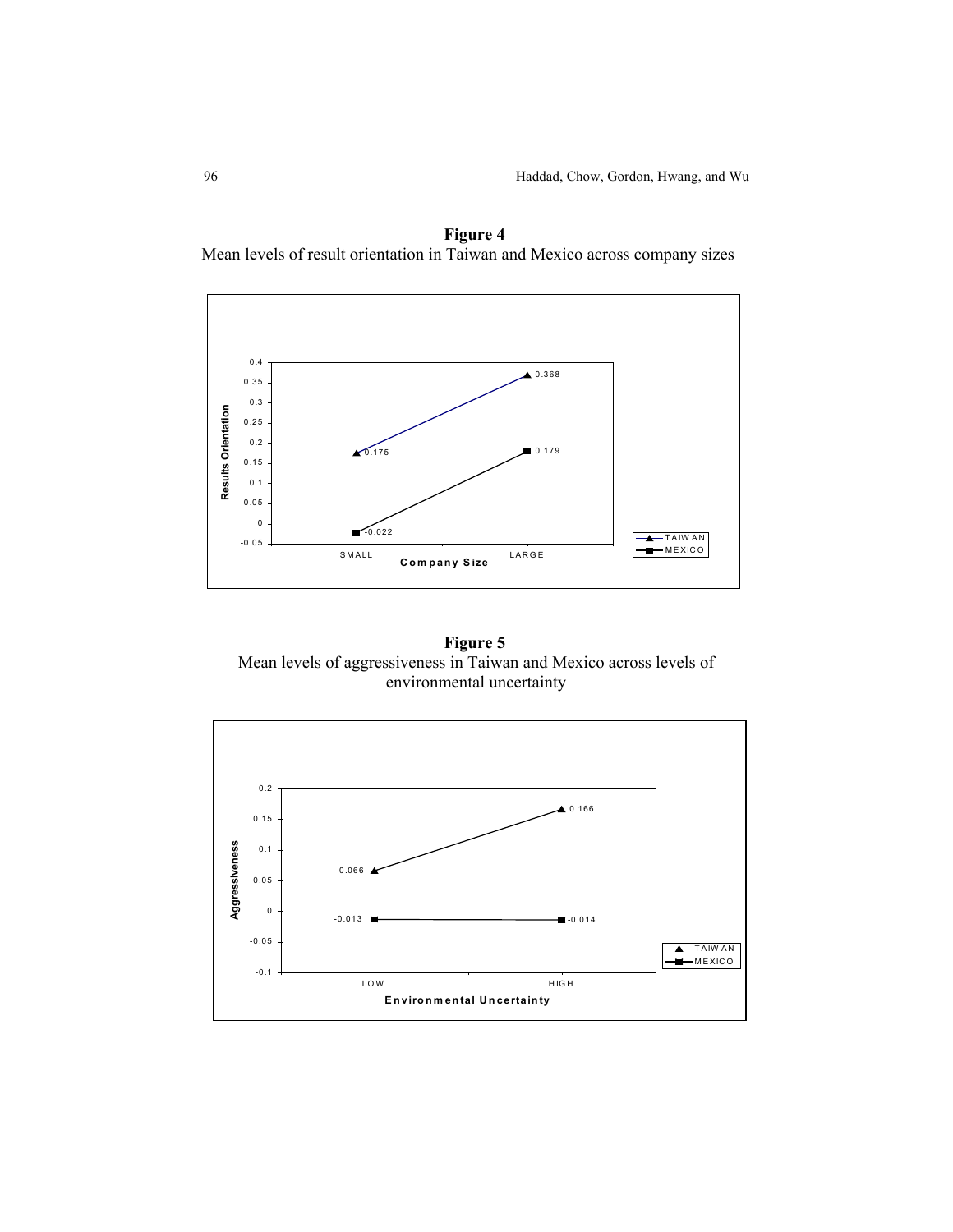Aggressiveness is the corporate cultural characteristic that calls for the greatest care in its interpretation since it is significantly related to country, size, environmental uncertainty, as well as a country by environmental uncertainty interaction. The relationship of aggressiveness to size and environmental uncertainty individually is negative so that in larger companies, and where there is greater environmental uncertainty, there are less aggressive corporate cultures. However, as Figure 5 shows, the interaction between aggressiveness and environmental uncertainty is quite different between the two countries. Among Taiwanese companies, those facing high environmental uncertainty have more aggressive corporate cultures while there is little difference among Mexican companies across levels of environmental uncertainty.

Taken as a whole, the analyses presented in this section reinforce the role of national origin in the development of corporate cultures. They also identify the importance of size and environmental uncertainty as contributors to this development, either independently or jointly with the national influence.

## **C. National Origin, Company Size, Environmental uncertainty and the corporate Culture-Performance Relationship**

Given the previously reported influences of national origin, company size, and environmental uncertainty on corporate culture, it is reasonable to expect that these variables also might moderate how corporate culture is related to corporate performance. To explore such influences, we constructed a performance scale from two out of the three items listed under this heading in Table 2, namely, long-run level of profitability and financial strength (liquidity and ability to raise financial resources). We attempted to include the question on long-term growth, but it did not correlate with the other questions and its inter-rater reliability in Mexico was too low (.47) to be acceptable as a standalone criterion. Scale averages were computed for each firm across items and respondents, thus producing a summary performance score for each company. The reliability of the performance scale was .74 for Mexico and .66 for Taiwan, and the respective mean values were 4.46 for Mexico and 5.10 for Taiwan.

Performance was used as the dependent variable in eight separate multiple regressions. Each regression focused on one of the eight corporate culture scales. Also included as independent variables were lnsize, environmental uncertainty, country, as well as all two-way interactions. Table 7 shows the regression results, and Table 8 presents the correlations among the variables.

Table 7 indicates that there are significant corporate cultureperformance relationships in both countries and that these relationships differ between the countries. Three corporate culture scales -- Team Orientation,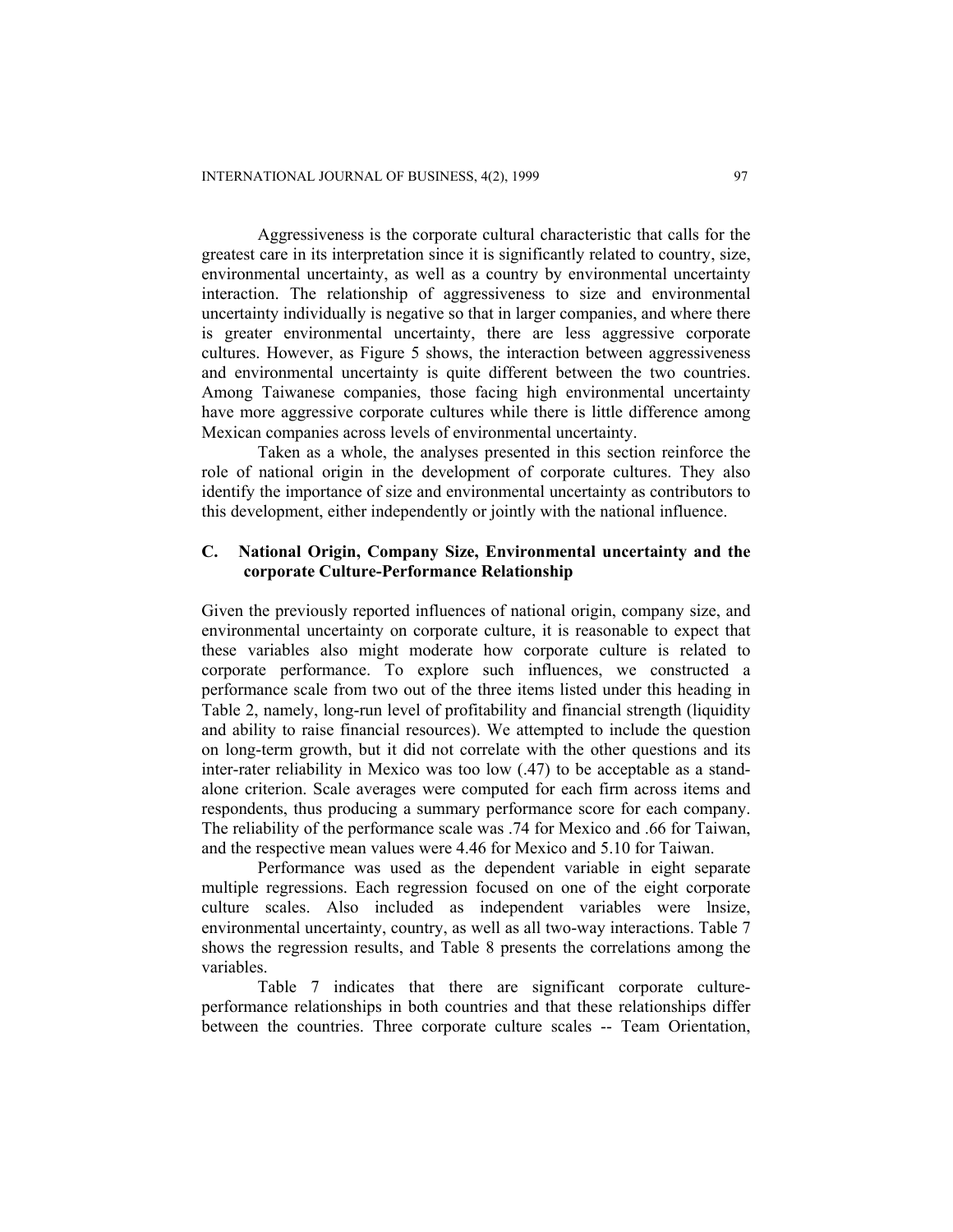Communication, and Results Orientation -- have no main or interactive effects on performance. Three of the remaining five corporate culture scales -- Planning, Aggressiveness, and Confrontation -- have both significant main and interaction effects. Country and environmental uncertainty have significant main effects in all cases, while firm size has no significant main or interaction effect.

Given the earlier results on the relations among country, company size, environmental uncertainty, and corporate culture, some multicollinearity among the independent variables is to be expected. This is borne out by the pattern of significant correlations in Table 8. Thus, the insignificant main effect for Communication may have been due to its significant correlation with environmental uncertainty (Table 5), which has a significant main effect on performance (Table 7). Such correlations undoubtedly mask some of the corporate culture-performance linkages, but interesting patterns still emerge. For example, while Planning is significantly related to the country-by-size interaction (Table 5), it still has a significant main effect on performance alongside country, in addition to having a significant interaction effect with environmental uncertainty (Table 7). Similarly, Confrontation is not significantly related to country, size, or environmental uncertainty (Table 5), but its link to performance is significantly moderated by country.

The higher mean rating of performance among Taiwanese companies (5.10 vs. 4.46 for the Mexican companies) very likely reflects the higher performance of the Taiwanese economy as a whole. But because the performance measures are based on self-assessments, we cannot rule out the possibility of a country bias in these responses (i.e., Mexican and Taiwanese managers favoring different parts of the response scale). However, there is no a priori reason to expect such biases, even if they existed, to be systematically related to the "centered" corporate culture scales used in this analysis.

When the two countries are combined, there is higher performance in those industries where there is greatest environmental uncertainty. This is consistent with the fact that rapidly growing industries tend to produce greater and more rapid changes in technology, distribution, products, etc. As mentioned earlier, firm size had no main or interactive effect.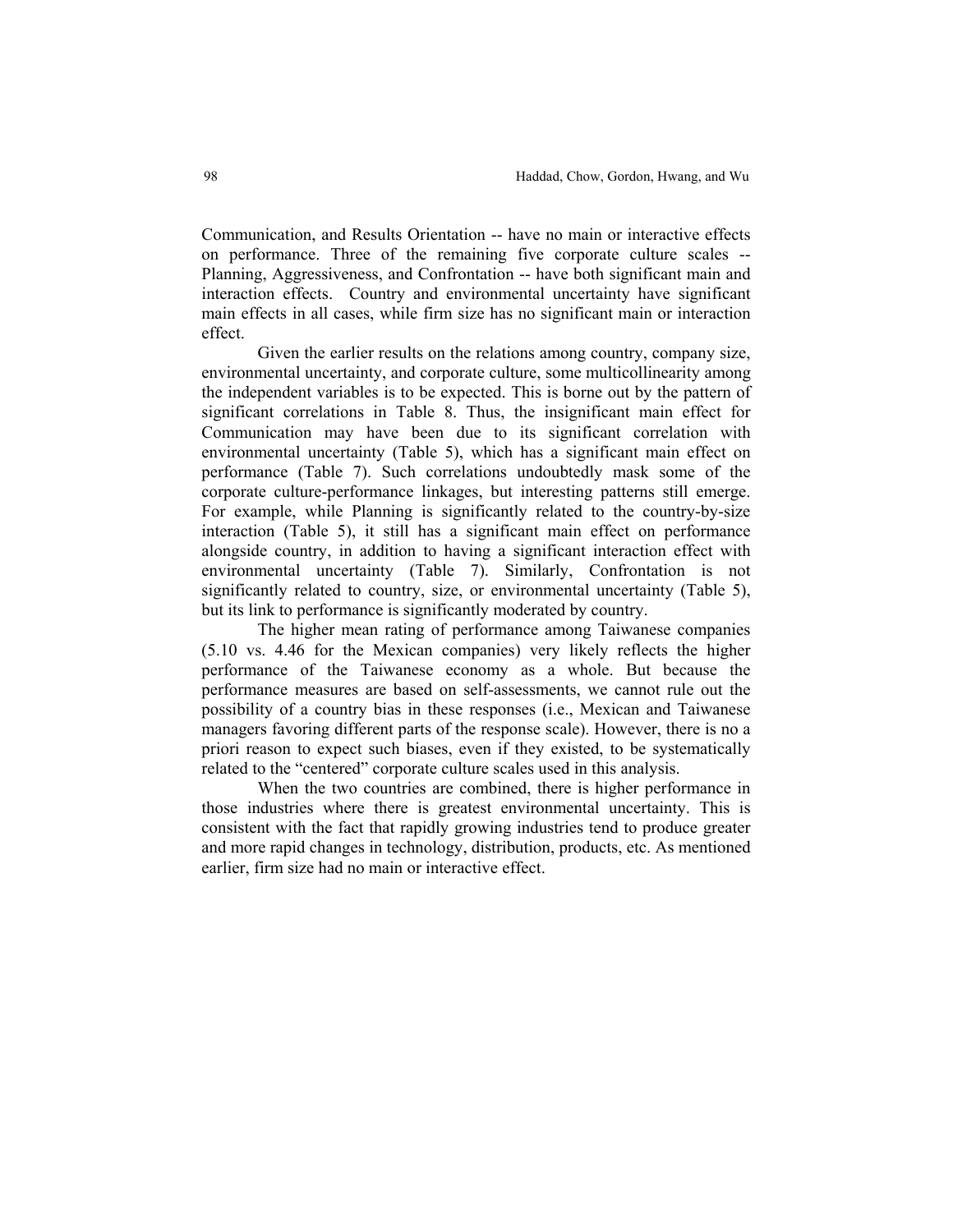| Table 7                                                                     |
|-----------------------------------------------------------------------------|
| Coefficients from regressions of corporate culture, country, firm size, and |
| environmental uncertainty on performance (p values in parentheses)          |

| Corporate            | Constant | Culture      | Countr  | Lnsize  | Envir.           | <b>Culture</b>            | Culture           | Culture           | F        | Adj            |
|----------------------|----------|--------------|---------|---------|------------------|---------------------------|-------------------|-------------------|----------|----------------|
| <b>Culture Scale</b> |          | <b>Scale</b> | y       |         | Uncer-<br>tainty | <b>Scale X</b><br>Country | Scale X<br>Lnsize | Scale X<br>Envir. |          | $\mathbf{R}^2$ |
| Planning             | $-.163$  | 4.070*       | $.940*$ | .018    | $.790*$          | .203                      | $-.089$           | $-766*$           | 14.38*   | .50            |
|                      | (.445)   | (.012)       | (.000)  | (.873)  | (.000)           | (.673)                    | (.687)            | (.019)            | (.000)   |                |
| Innovation           | .702     | $-1.064$     | $.794*$ | $-.025$ | .566*            | $-.849*$                  | $-.138$           | $.208*$           | $14.36*$ | .50            |
|                      | (.302)   | (.318)       | (.000)  | (.814)  | (.000)           | (.010)                    | (.568)            | (.039)            | (.000)   |                |
| Aggressiveness       | 1.975*   | $-8.802*$    | $.628*$ | .040    | $.365*$          | $1.603*$                  | .261              | $1.341*$          | 13.83*   | .55            |
|                      | (.010)   | (.001)       | (.005)  | (.696)  | (.004)           | (.012)                    | (.355)            | (.007)            | (.000)   |                |
| People               | .511     | .502         | $.625*$ | .057    | .644*            | $-865*$                   | .132              | $.220*$           | $16.43*$ | .54            |
| Orientation          | (.434)   | (.682)       | (.000)  | (.573)  | (.000)           | (.002)                    | (.660)            | (.016)            | (.000)   |                |
| Team                 | .417     | $-.244$      | .973*   | .103    | .598*            | .298                      | $-.241$           | $-.249$           | 16.18*   | .46            |
| Orientation          | (.552)   | (.433)       | (.000)  | (.338)  | (.000)           | (.096)                    | (.162)            | (.340)            | (.000)   |                |
| Communication        | .586     | $-.030$      | $.881*$ | .058    | .578*            | .011                      | $-.088$           | $-.050$           | 21.85*   | .44            |
|                      | (.409)   | (.777)       | (.000)  | (.587)  | (.000)           | (.913)                    | (.407)            | (.633)            | (.000)   |                |
| Results              | .586     | $-.151$      | .881*   | .038    | .578*            | $-.046$                   | .092              | .058              | 21.85*   | .44            |
| Orientation          | (.409)   | (.567)       | (.000)  | (.733)  | (.000)           | (.856)                    | (.389)            | (.588)            | (.000)   |                |
| Confrontation        | .953     | .958*        | $.735*$ | $.048*$ | .534             | $-.864*$                  | $-.190$           | $-.800$           | $14.41*$ | .50            |
|                      | .165     | (.039)       | (.000)  | (.000)  | (.640)           | (.011)                    | (.488)            | (.519)            | (.000)   |                |

• Significant at the 0.05 level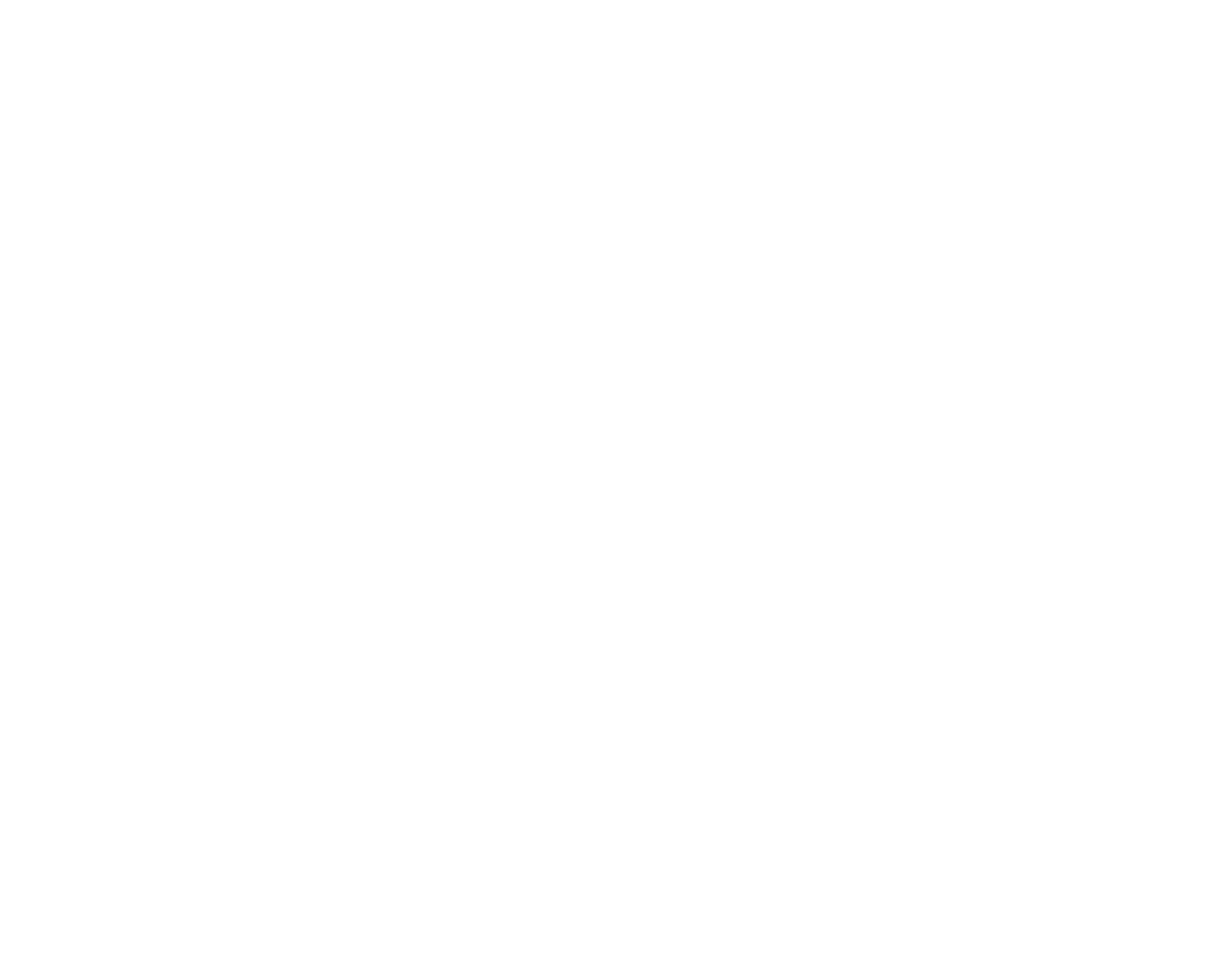INTERNATIONAL JOURNAL OF BUSINESS, 4(2), 1999 ISSN:1083-4346

|                | Planni  | Innova-<br>tion | Aggress-<br>iveness | People<br>Orient. | Team<br>Orient. | Commu    | <b>Results</b><br>Orient. | Confron-<br>tation | Country | Size   |
|----------------|---------|-----------------|---------------------|-------------------|-----------------|----------|---------------------------|--------------------|---------|--------|
|                | ng      |                 |                     |                   |                 |          |                           |                    |         |        |
|                |         |                 |                     |                   |                 | nication |                           |                    |         |        |
| Innovation     | $-.353$ |                 |                     |                   |                 |          |                           |                    |         |        |
|                | (.008)  |                 |                     |                   |                 |          |                           |                    |         |        |
| Aggressiveness | .007    | $-.397$         |                     |                   |                 |          |                           |                    |         |        |
|                | (.960)  | (.003)          |                     |                   |                 |          |                           |                    |         |        |
| People         | $-.276$ | .160            | $-193$              |                   |                 |          |                           |                    |         |        |
| Orientation    | (.041)  | (.245)          | (.158)              |                   |                 |          |                           |                    |         |        |
| Team           | $-.252$ | $-.140$         | $-.002$             | .004              |                 |          |                           |                    |         |        |
| Orientation    | (.064)  | (.307)          | (.991)              | (.977)            |                 |          |                           |                    |         |        |
| Communication  | $-.072$ | .088            | $-.168$             | $-.148$           | .066            |          |                           |                    |         |        |
|                | (.601)  | (.521)          | (.221)              | (.281)            | (.634)          |          |                           |                    |         |        |
| Results        | .269    | $-.186$         | .133                | $-.310$           | $-.121$         | $-.433$  |                           |                    |         |        |
| Orientation    | (.047)  | (.175)          | (.333)              | (.021)            | (.379)          | (.001)   |                           |                    |         |        |
| Confrontation  | $-.480$ | .221            | $-.363$             | .116              | .107            | .102     | $-.281$                   |                    |         |        |
|                | (.000)  | (.105)          | (.007)              | (.399)            | (.436)          | (.460)   | (.037)                    |                    |         |        |
| Country        | .038    | $-.263$         | .384                | $-.395$           | $-.181$         | .001     | .189                      | $-172$             |         |        |
|                | (.781)  | (.053)          | (.004)              | (.003)            | (.185)          | (.997)   | (.168)                    | (.210)             |         |        |
| Size           | .407    | $-.040$         | $-.309$             | $-.110$           | $-216$          | $-.102$  | .167                      | $-.146$            | $-.206$ |        |
|                | (.002)  | (.775)          | (.023)              | (.430)            | (.116)          | (.462)   | (.228)                    | (.294)             | (.134)  |        |
| Environmental  | $-.002$ | .073            | $-.092$             | .183              | .014            | $-.200$  | .051                      | .029               | $-.347$ | .199   |
| Uncertainty    | (988)   | .595)           | (474)               | (.182)            | (.914)          | (.144)   | (.713)                    | (.836)             | (.009)  | (.149) |

#### **Table 8** Correlations among variables (p values in parentheses)

**Kamal M. Haddad** and **Chee W. Chow**, San Diego State University. **George Gordon**, Rutgers University. **Richard N.C. Hwang**, California State University-San Marcos. **Anne Wu**, National Chengchi University, Taiwan.

Copyright©1999 by SMC Premier Holdings, Inc. All rights of reproduction in any form reserved.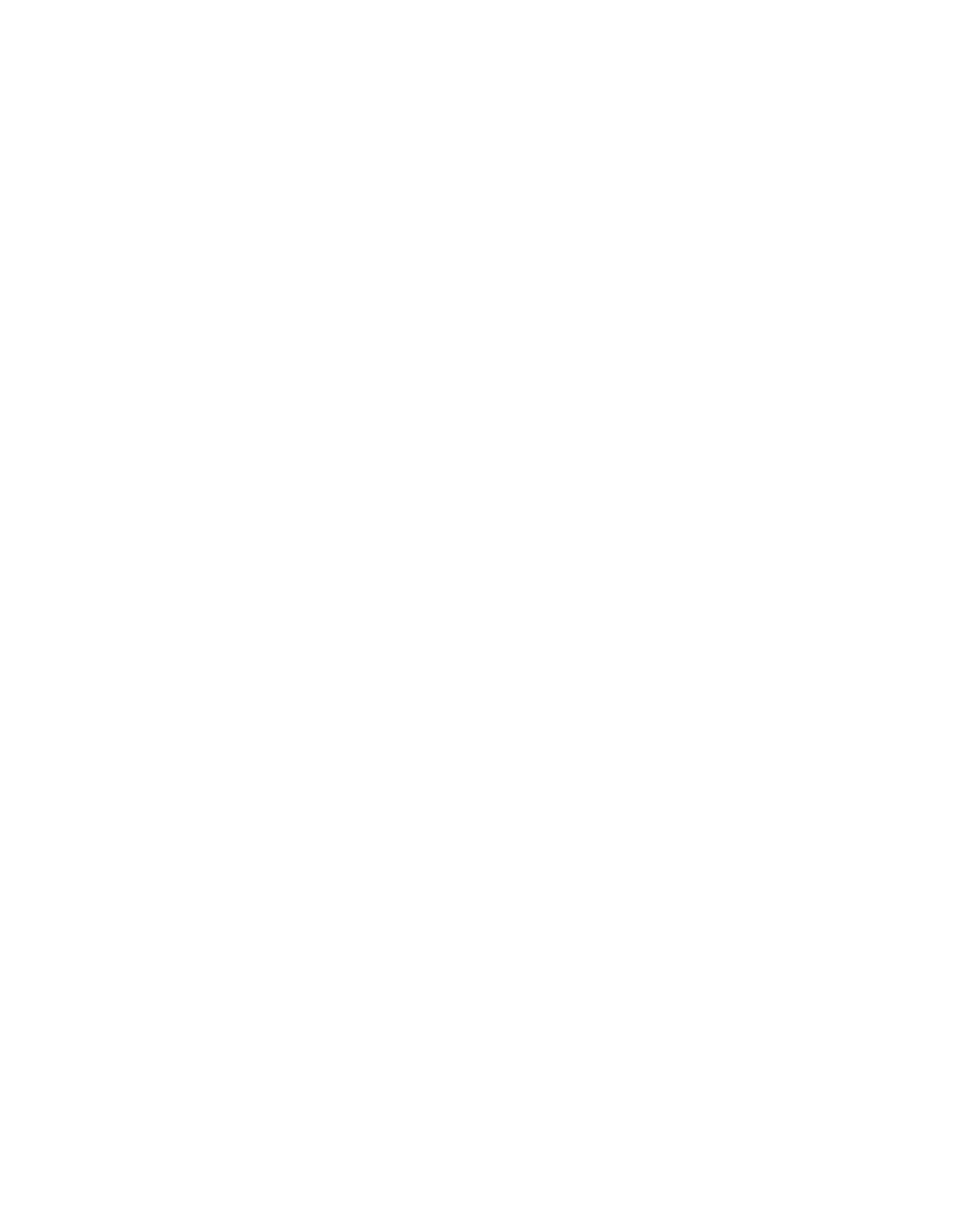Country has a significant moderating effect for four corporate culture scales: Innovation, Aggressiveness, People Orientation, and Confrontation. Environmental uncertainty by corporate culture interactions is significant for four corporate culture scales: Planning, Innovation, Aggressiveness, and People Orientation. Tables 9 and 10 shed further light on the nature of these interaction effects. The former reports the mean performance of Taiwanese and Mexican companies with high vs. low levels of four corporate culture values. The latter gives these means for companies with high vs. low levels of environmental uncertainty. Plots of Table 9 means are provided in Figures 6-9.

The country by corporate culture interactions exhibit two different patterns. Those for Innovation, People Orientation and Confrontation have a convergent shape, as illustrated in Figures 6, 7 and 9. For all three of these corporate culture scales, Taiwanese firms low on the scale outperform those with high values, but the opposite pattern holds among Mexican firms. Figure 8 shows that the interaction effect between country and Aggressiveness has a divergent pattern. Taiwanese firms that are low on this corporate culture scale perform lower than their counterparts high on the scale, and the opposite is observed among Mexican firms. Note that regardless of the form of the corporate culture by country interaction, a shared feature is that the country effect is opposite in sign (i.e., not just a relative difference in slopes of the same sign) between Mexico and Taiwan.

Separate plots are not provided for the interaction effects involving environmental uncertainty (Table 10). Those with Planning, Innovation and Aggressiveness have the same convergent pattern as Figures 6, 7, and 9 with the firms high on uncertainty having higher mean levels of performance (i.e., the line representing the Taiwanese firms). The interaction between People Orientation and uncertainty has the same divergent pattern as Figure 8, again with higher uncertainty firms outperforming those low on this environmental characteristic.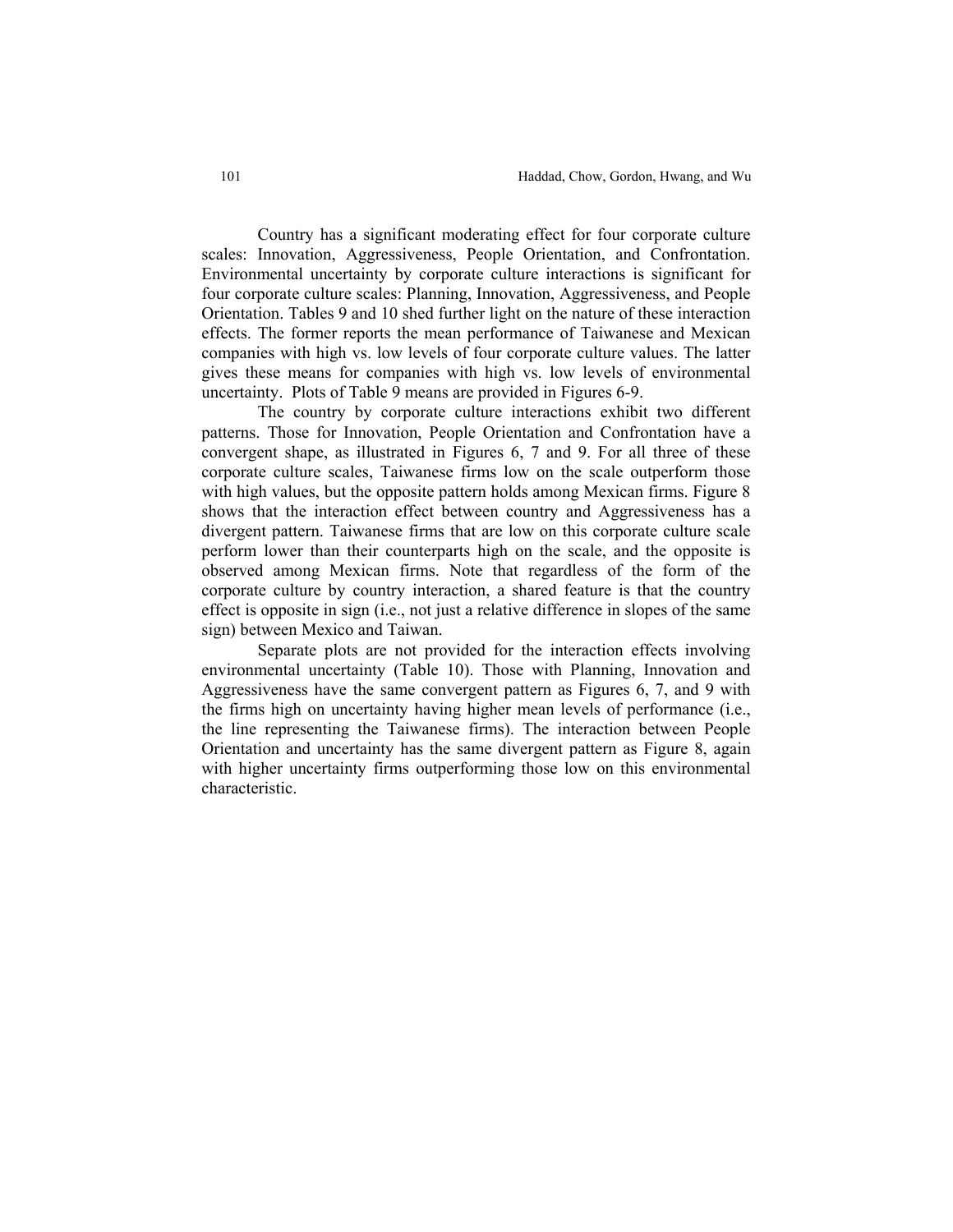## **Table 9**  Mean levels of performance for Taiwanese and Mexican firms with low vs. high levels of corporate culture: corporate culture scales with significant interactions with country

| <b>Corporate Culture Scale</b> | Country | <b>Level of Corporate Culture</b> |             |
|--------------------------------|---------|-----------------------------------|-------------|
|                                |         | Low                               | <b>High</b> |
| Innovation                     | Taiwan  | 5.321                             | 4.846       |
|                                | Mexico  | 4.273                             | 4.636       |
| Aggressiveness                 | Taiwan  | 4.927                             | 5.244       |
|                                | Mexico  | 4.523                             | 4.386       |
| People Orientation             | Taiwan  | 5.360                             | 4.804       |
|                                | Mexico  | 4.295                             | 4.614       |
| Confrontation                  | Taiwan  | 5.384                             | 4.779       |
|                                | Mexico  | 4.364                             | 4.545       |

### **Table 10**

Mean levels of performance for low vs. high environmental uncertainty firms with low vs. high levels of corporate culture: corporate culture scales with significant interactions with environmental uncertainty

| <b>Corporate Culture Scale</b> | Environmental<br>Uncertainty | <b>Level of Corporate Culture</b> |       |  |  |
|--------------------------------|------------------------------|-----------------------------------|-------|--|--|
|                                |                              | Low                               | High  |  |  |
| Planning                       | Low                          | 4.542                             | 4.188 |  |  |
|                                | High                         | 4.600                             | 4.750 |  |  |
| Innovation                     | Low                          | 4.640                             | 4.500 |  |  |
|                                | High                         | 4.990                             | 5.123 |  |  |
| Aggressiveness                 | Low                          | 4.823                             | 4.559 |  |  |
|                                | High                         | 5.130                             | 5.724 |  |  |
| People Orientation             | Low                          | 4.600                             | 5.013 |  |  |
|                                | High                         | 5.100                             | 5.036 |  |  |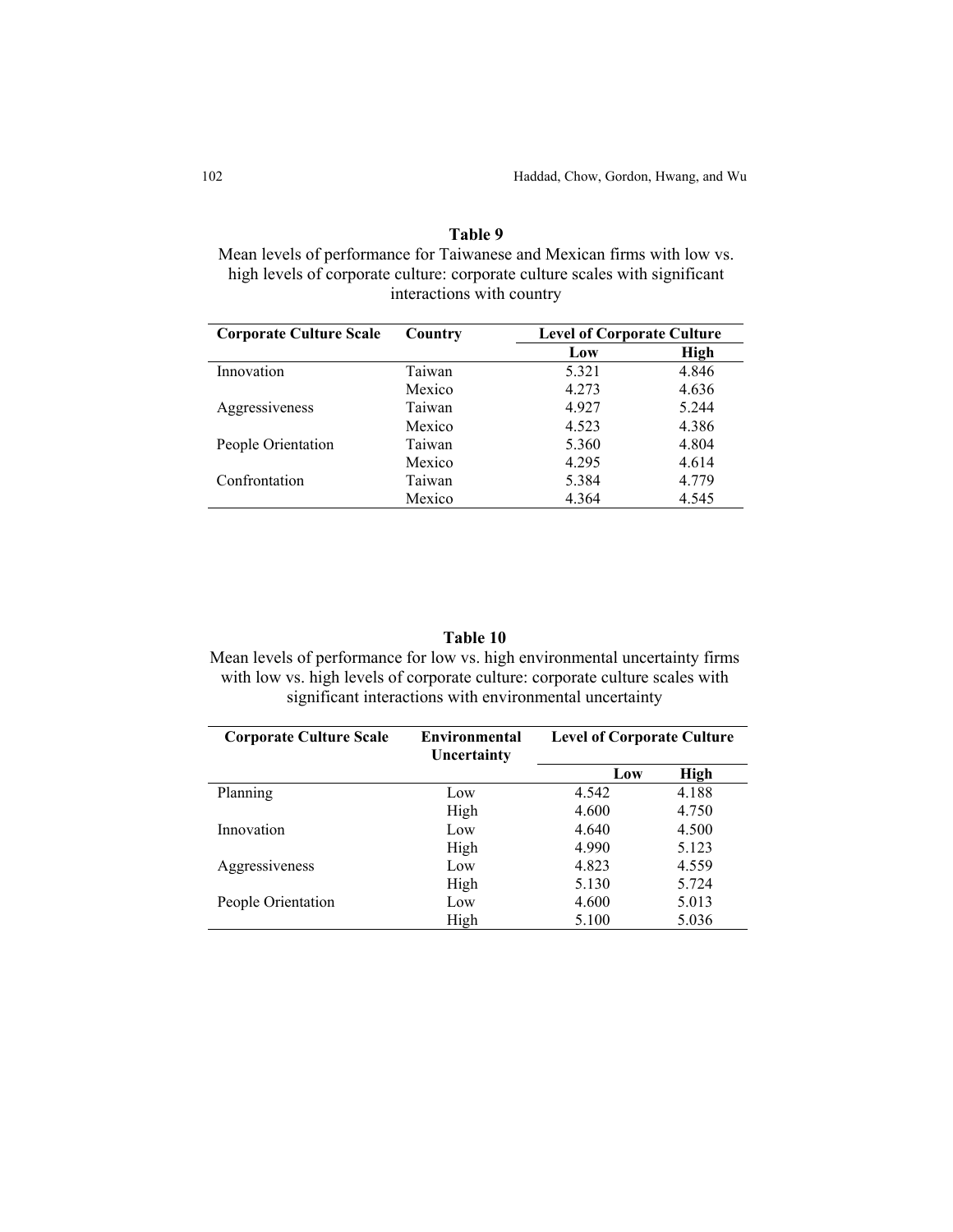



**Figure 7**  Mean levels of performance in Taiwan and Mexico across levels of people orientation

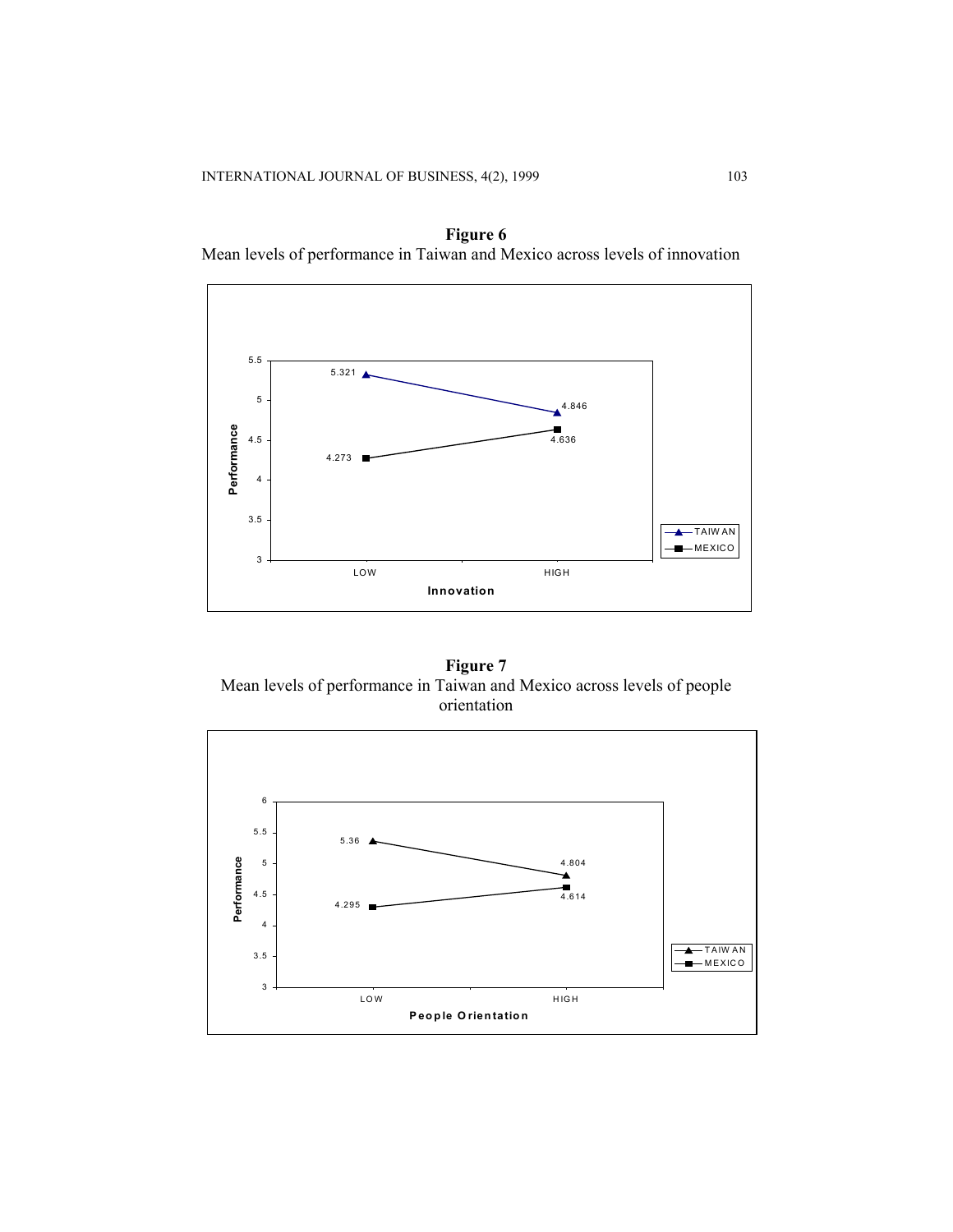

**Figure 8**  Mean levels of performance in Taiwan and Mexico across levels of aggressiveness

**Figure 9**  Mean levels of performance in Taiwan and Mexico across levels of confrontation

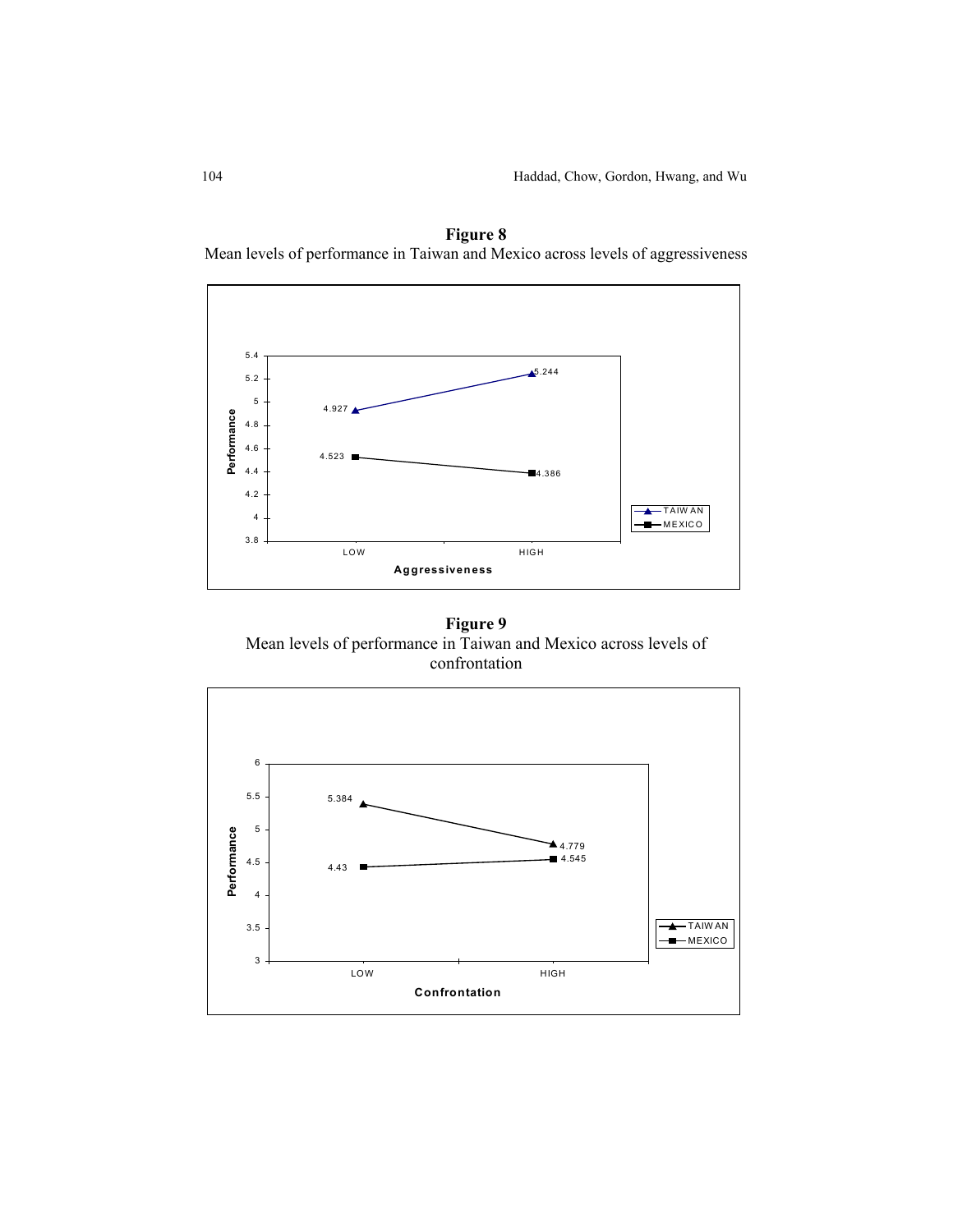#### **IV. DISCUSSION AND CONCLUSIONS**

This study has contributed empirical evidence on the relationships of corporate culture with national origin as well as relationships between corporate culture and company size, competitive environment, and corporate performance. Not only did we find that the corporate cultural aspects most emphasized differed from country to country, but we also found that they related to corporate performance in different ways. This finding is a useful addition to the literature because while the linkage between national and corporate cultures has been suggested by others (Hofstede [33]; Rieger & Rieger [51]; Schneider [54]), there is a lack of empirical data for forming firm conclusions on this proposition. Indeed, Hofstede and his co-authors, who initially seemed to come to that conclusion (Hofstede  $\&$  Bond [34]), later minimized the national influence (Hofstede, et al. [35]).

Clearly, a corporate culture does not evolve in a vacuum. It reflects the environmental uncertainties that management must learn to deal with. A company like Microsoft must constantly scan its environment to stay on top of swiftly moving technologies that can render its core business obsolete very rapidly. But the need for such an innovative and quickly adaptable culture may not be critical for an oil company that plans for an eight-year elapsed period from the time it bids on a lease to explore new fields to when it has a producing well in place. Corporate culture also reflects the size of a company and may be modified as the company grows. The "Friday beer blast" culture of Apple Computer fit a small, relatively new company in which it was not uncommon for all employees to know one another. But as Apple grew in size and experienced the need for more formal and extensive management, control, and communication systems, the small-company culture was no longer adequate for its business needs.

Of the variables examined in this study, the most pervasive influence on corporate culture seems to be national origin. This study has not only demonstrated that corporate culture differed quite significantly as a function of national origin but also found moderating effects of national origin on the link between corporate culture and corporate performance. To the extent that the findings of this study are valid (we shall discuss the measurement problems below), they support the need for caution in applying corporate culture findings across national borders.

It is clear that the study has many limitations, not the least of which is the size and nature of the samples. The practical difficulties of mounting a study where data must be collected from multiple employees within a company, yet each company represents only one observation are daunting, so much so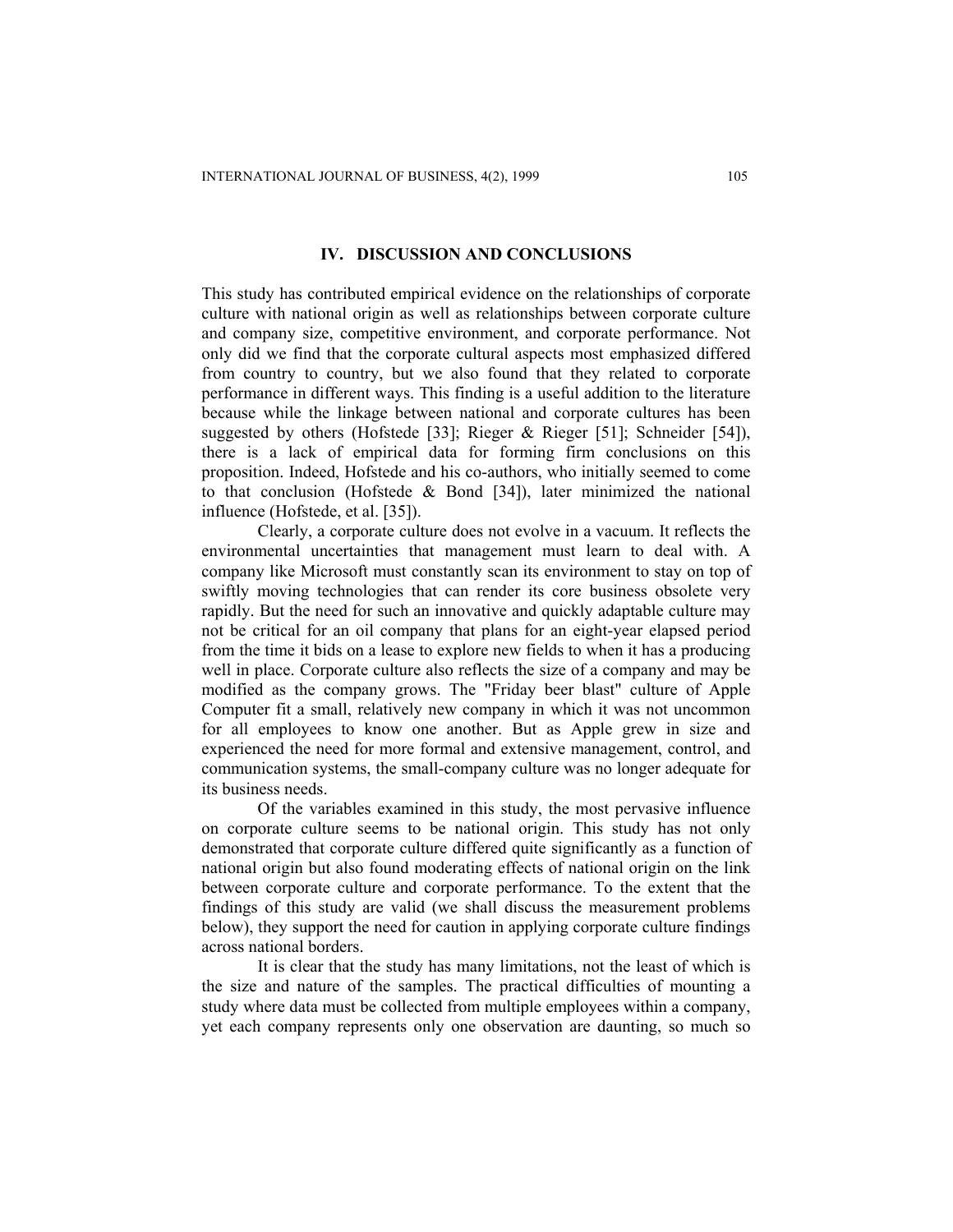that Siehl and Martin [55] have suggested that such studies not be attempted. When viewed in this context, despite this study's limitations, it has provided useful empirically based information concerning cross-national culture/performance relationships as well as expanded the available knowledge of cross-national cultural differences.

Another potential limitation is comparison of the measurements across countries as an instrument that is developed in one culture may not fit another. Yet, to develop a different instrument for each culture would render the measurements incomparable cross-sectionally, whether the cultures relate to countries, companies, or units within a company. The lower Mexican reliabilities may reflect the fact that while the words on the questionnaires were accurately translated from the English, some of the concepts may have no exact counterparts in Mexican culture. It would seem highly desirable that in future research, instruments that are used cross culturally be evaluated against similar data formulated within each culture. The problems here are indeed daunting, but in the opinion of the present authors, the importance of the issues involved make efforts to overcome them worthwhile.

Perhaps the biggest limitation of this study is that, while it has detected systematic relationships, it has not provided explanations for them. This applies both to the linkage between national and corporate culture and the moderating effect that national culture has on the relationship between corporate culture and performance. As an example of the difficulty with explicitly linking national and corporate cultures, consider the finding that Innovation was higher in Mexico than in Taiwan. Using the oft-used taxonomy of national culture proposed by Hofstede [32, 36] (see Cragin [11], Harrison et al. [30], Sondergaard [57] for reviews), this directional difference is consistent with Mexican culture's higher Individualism and its attendant emphasis on personal initiative. Yet Mexican culture also is higher on Hofstede's Power Distance and Uncertainty Avoidance, and both of these cultural values imply the opposite: a preference for adherence to rules and directives from superiors. The potential for different aspects of national culture to have countervailing effects on corporate culture suggests that further work is needed to discover the specific linkages and their relative degrees of influence. Similar unanswered questions remain regarding how each aspect of national culture moderates the linkage between corporate culture and performance, why such moderating effects are observed for certain corporate culture scales but not for others, and why the moderating effects are of different directions.

To conclude, findings on the factors that constrain and/or influence both corporate culture, as well as the relationship between corporate culture and performance, can be of great value to corporate executives in the current global economic environment. This study has provided findings on the effects of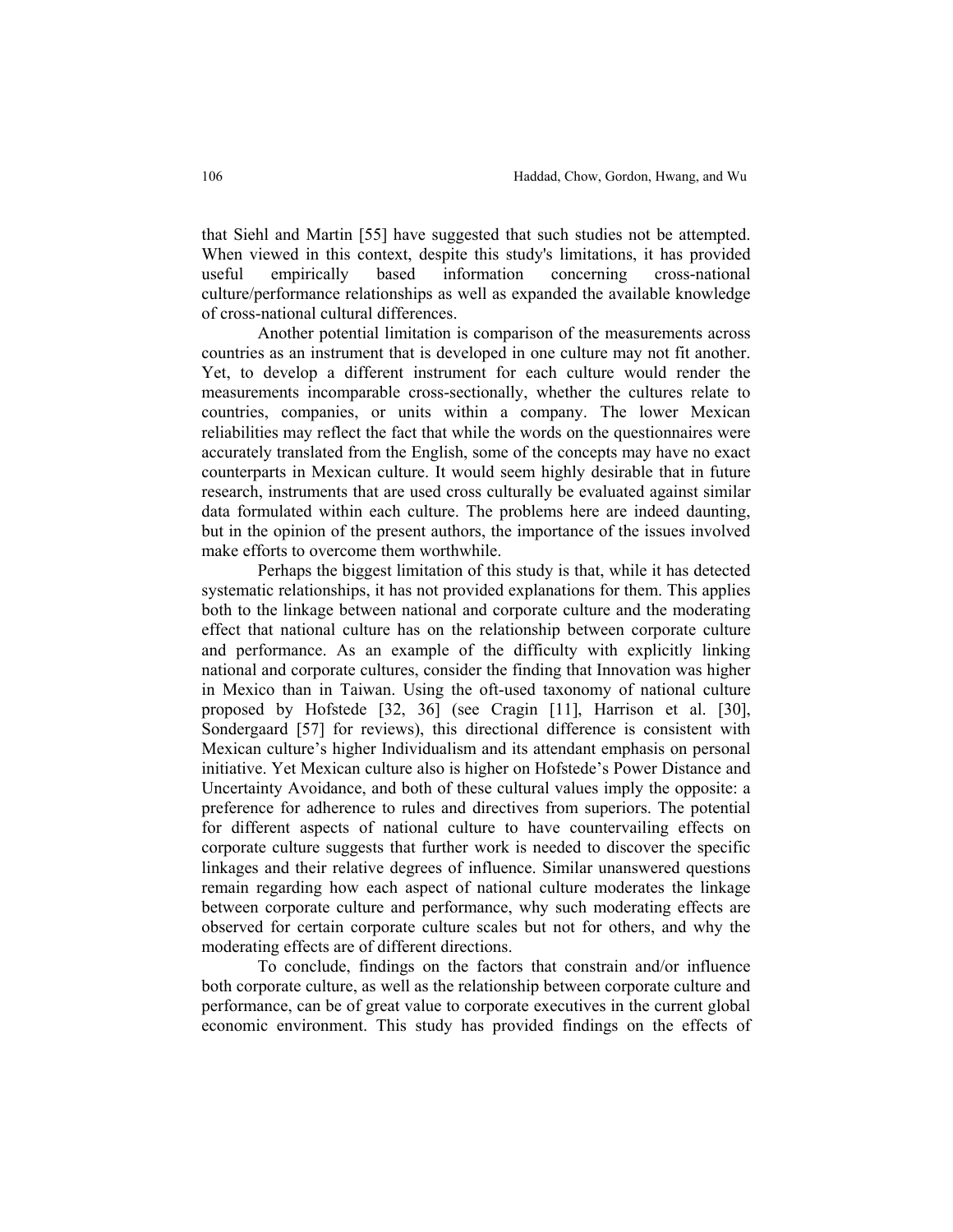national origin, firm size and environmental uncertainty on these relations, thus suggesting the importance of paying attention to these factors in the design of mechanisms to develop corporate culture. But much is yet to be learned about why particular aspects of corporate culture seem to be performance-relevant in one country or type of environment and not in another and, more importantly, how their effects come about. Discovering the drivers of variations in these relationships can enable corporate leaders in all countries to better identify desirable changes in corporate culture and ways to achieve them.

## **ACKNOLEDGEMENTS**

The authors are grateful to the anonymous reviewer and K.C. Chen (the Editor) for many constructive suggestions for improving the manuscript. Chee Chow and Anne Wu are indebted to the C.F. Koo Cultural and Educational Foundation for its support.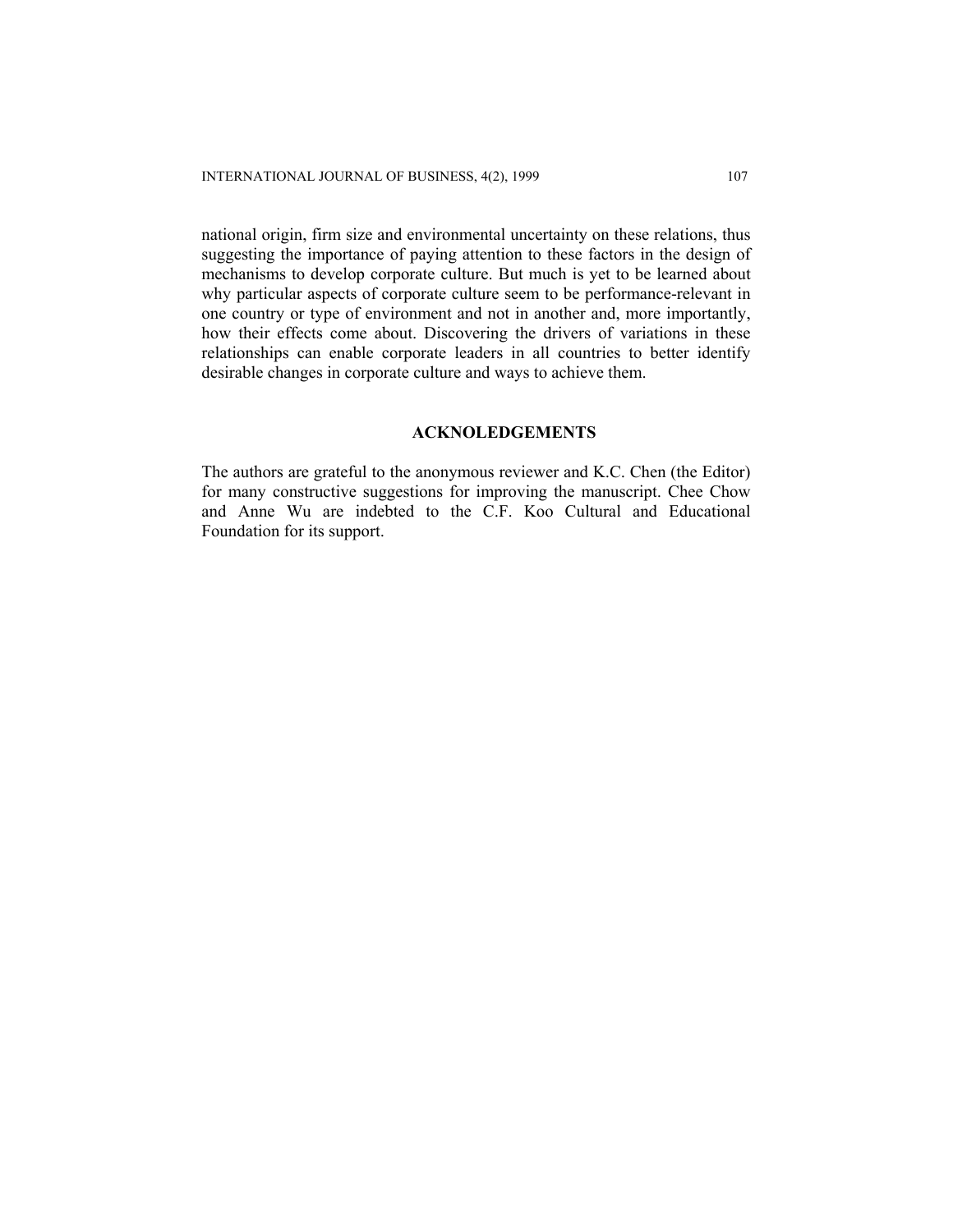#### **REFERENCES**

- [1] Adler, N., R. Doktor, and R. Redding. (1986). "From the Atlantic to the Pacific Century: Cross-cultural Management Reviewed," Yearly Review of Management of the *Journal of Management*, 12, (Summer), 295-318.
- [2] Alvesson, M. (1987). "Organizations, Culture, and Ideology," *International Studies of Management and Organization*, 17, (Fall), 4-18.
- [3] Alvesson, M. (1993). *Cultural Perspectives on Organizations*, Cambridge University Press.
- [4] Allaire, Y. and M.E. Firsirotu. (1984). "Theories of Organizational Culture," *Organization Studies*, 5(3), 193-226.
- [5] Bartlett, C. and S. Ghoshal. (1989). *Managing Across Borders: The Transnational Solution*, Harvard Business School Press.
- [6] Calori, R. and P. Sarnin. (1991). "Corporate Culture and Economic Performance: A French Study," *Organization Studies*, 12, (December), 49-74.
- [7] Chatman, J. A. and K.A. Jehn. (1994). "Assessing the Relationship Between Industry Characteristics and Organizational Culture: How Different Can You Be?" *The Academy of Management Journal*, 37, (June), 522-553.
- [8] Child, J. (1981). "Contingency and Capitalism in the Cross-national Study of Organizations.": Cummings, L. and B. Staw (eds.), *Research in Organizational Behavior*, 3, 303-356.
- [9] Chow, C.W., K. Haddad, and H. Toole. (1995). "An Exploratory Study of the Relationships Among Environmental Characteristics, Organization Structure and Accounting-Based Performance Evaluation and Reward Systems," *Journal of Business and Management*, 3, (Fall), 9-36.
- [10] Chow, C., Y. Kato, and K. Merchant. (1996). "The Use of Organizational Controls and Their Effects on Data Manipulation and Management Myopia: A Japan Vs. U.S. Comparison," *Accounting, Organizations and Society* 21, (February), 175-192.
- [11] Cragin, J.P. (1986). "Management Technology Absorption in China," : Clegg, S.R., Dunphy, D.C. & S.G. Redding. (eds.), *The Enterprise and Management in East Asia,* Centre of Asian Studies, University of Hong Kong.
- [12] Denison, D.R. (1984). "Bringing Corporate Culture to the Bottom Line," *Organizational Behavior*, 13, (October), 5-22.
- [13] Dess, G. G., and D.W. Beard. (1984). "Dimensions of Organizational Environments," *Administrative Science Quarterly*, 29, (March), 52-73.
- [14] Dimick, D.F. and V. V. Murray. (1978). "Correlates of Substantive Policy Decisions in Organizations: The Case of Human Resource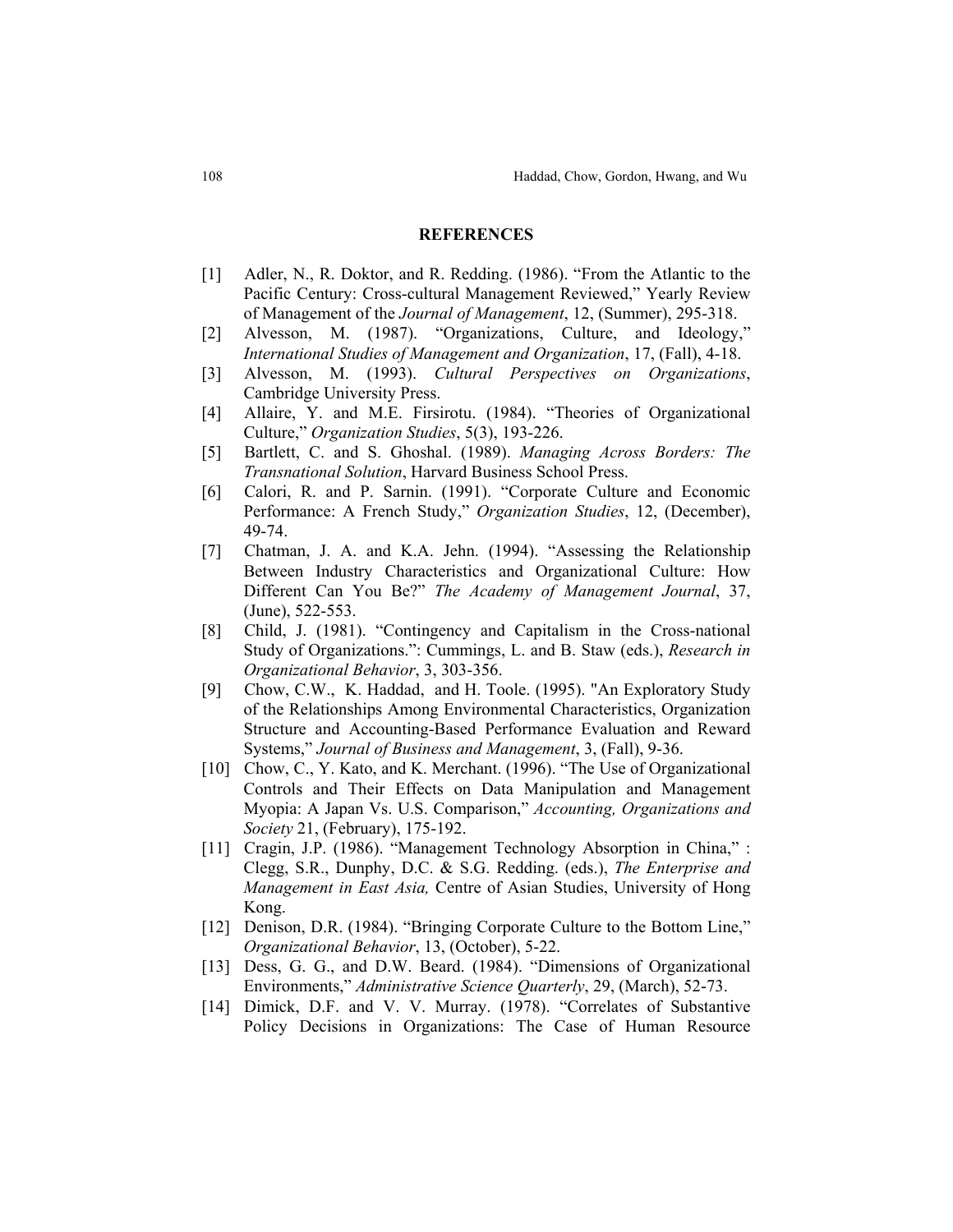Management," *Academy of Management Journal*, 21, (December), 611- 23.

- [15] Edwards, R. (1979). *Contested Terrain: The Transformation of the Work Place in the Twentieth Century*, Heinemann.
- [16] Fisher, C.D., and J.B. Shaw. (1992). "Establishment Level Correlates of Human Resource Practices," *Asia Pacific HRM*, 30, (Summer), 30-46.
- [17] Gordon, G.G. (1991). "Industry Determinants of Organizational Culture," *Academy of Management Review*, 16, (April), 396-415.
- [18] Gordon G.G. (1985). "The Relationship of Corporate Culture to Industry Sector and Corporate Performance.": Kilmann, R.H., M. J. Saxton, R. Serpa, and Associates (eds.), *Gaining Control of the Corporate Culture*, Jossey-Bass, 103-125.
- [19] Gordon, G.G. and E. Christensen. (1993). *Industry Influences on the Relationships Between Management Culture and Performance*. Paper presented at the national meeting of the Academy of Management, Atlanta, GA.
- [20] Gordon, G.G. and W.M. Cummins. (1979). *Managing Management Climate*, Lexington Books.
- [21] Gordon, G.G. and N. DiTomaso. (1992). "Predicting Corporate Performance from Organizational Culture," *Journal of Management Studies*, 29, (November), 783-798.
- [22] Gordon, L. and V. Narayanan. (1984). "Management Accounting Systems, Perceived Environmental Uncertainty and Organization Structure: An Empirical Investigation," *Accounting, Organizations and Society*, 9, (December), 33-47.
- [23] Govindarajan, V. and R. Anthony. (1984). "Use of Accounting Data in Product Pricing," *CA Magazine*, 2, (Spring), 38-45.
- [24] Govindarajan, V. and A.K. Gupta. (1985). "Linking Control Systems to Business Unit Strategy: Impact on Performance," *Accounting, Organizations and Society*, 10,(January), 51-66.
- [25] Grey, R. J. and P. Gelfond. (1990). "Corporate Culture and Canada's International Competitiveness," *Canadian Business Review*, 17, (Winter), 21-25.
- [26] Grey, R. J. and J.F. Thone. (1990). "Differences Between North American and European Corporate Cultures," *Canadian Business Review*, 17 , (Autumn) , 26-30.
- [27] Grey, R. J. and G.C. Johnson. (1988). "Trends in Employee Attitudes: Differences Between Canadian and American Workers," *Canadian Business Review*, 15, (Winter), 24-27.
- [28] Glueck, W.F. (1974). *Personnel: A Diagnostic Approach*, Business Publications.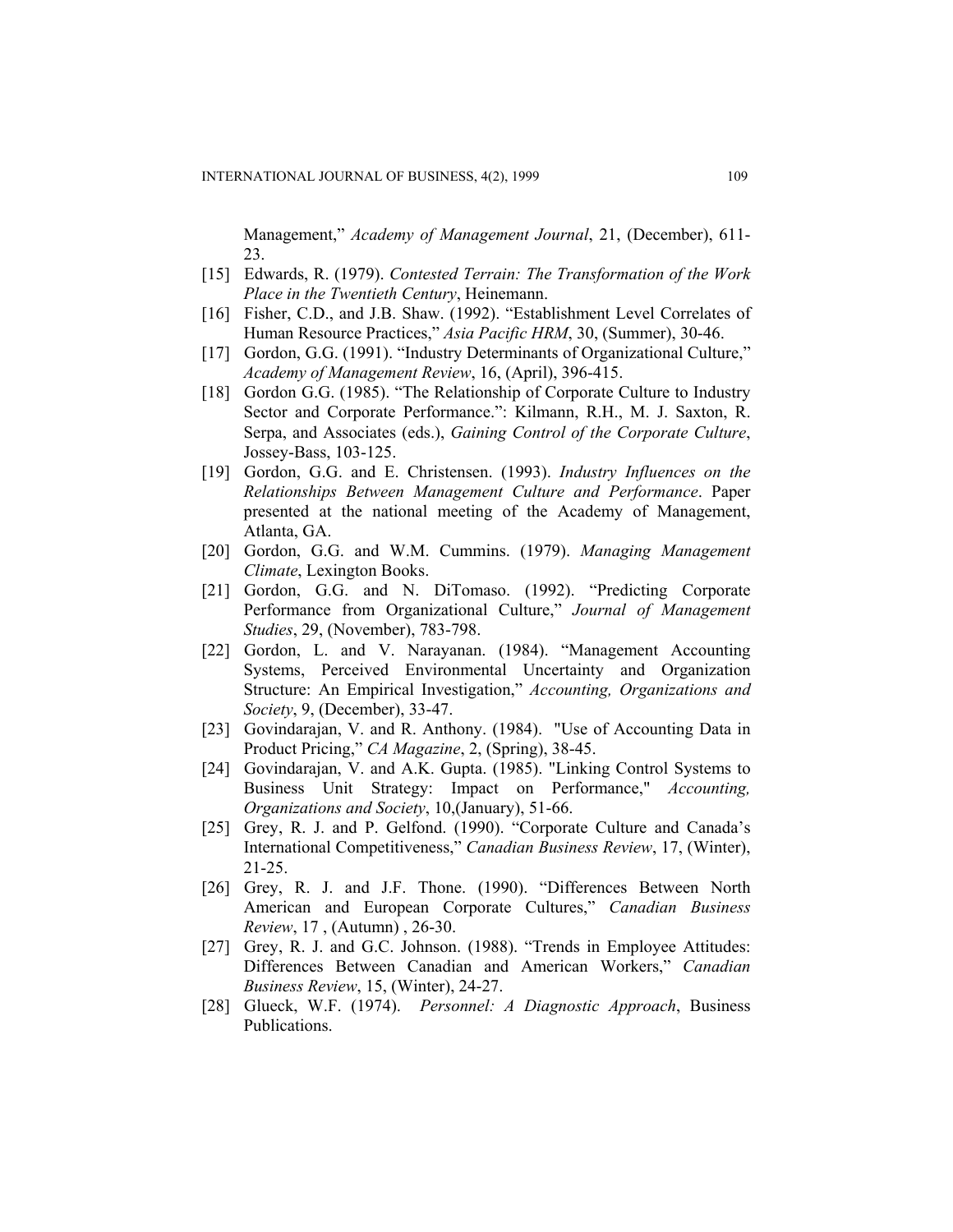- [29] Gutierrez, S. (1993). "Can You Make It in Mexico?" *Financial Executive*, 9, (March), 20-23.
- [30] Harrison, G.L., J.L. McKinnon, S. Panchapakesan, and M. Leung. (1994). "The Influence of Culture on Organizational Design and Planning and Control in Australia and the United States Compared with Singapore and Hong Kong," *Journal of International Financial Management and Accounting*, 5, (October), 242-261.
- [31] Hay Associates (1975). *Survey of Human Resource Practices*, Hay Associates.
- [32] Hofstede, G. (1980). *Culture's Consequences: International Differences in Work-Related Values*, Sage.
- [33] Hofstede, G. (1984). "Cultural Dimensions in Management and Planning*,*" *Asia Pacific Journal of Management*, (January), 81-99.
- [34] Hofstede, G. and M.H. Bond. (1988). "The Confucius Connection: from Cultural Roots to Economic Growth," *Organizational Dynamics*, 16, (Spring), 4-21.
- [35] Hofstede G., B. Neuijen, D. Daval Ohayv, and G. Sanders. (1990). "Measuring Organizational Cultures: A Qualitative and Quantitative Study Across Twenty Cases," *Administrative Science Quarterly*, 35, (June), 286-316.
- [36] Hofstede, G. (1991). *Cultures and Organizations: Software of the Mind*, McGraw-Hill.
- [37] Khandwalla, P. (1977). *The Design of Organizations*, Harcourt Brace Jovanovich.
- [38] Kotter, J.P. and J.L. Heskett. (1992). *Corporate Culture and Performance*, The Free Press.
- [39] Kowalczyk, S. J. (1996). *An Exploratory Study of the Relationship between Perceived Environmental Dynamism and Organizational Culture: an Empirical Approach*. Paper presented at the 37th Annual Western Academy of Management Conference, Banff, Alberta, Canada.
- [40] Kreiner, K. (1989). "Culture and Meaning: Making Sense of Conflicting Realities in the Workplace," *International Studies of Management & Organization*, 19, (Fall), 64-81.
- [41] Lane, H.W. and P.W. Beamish. (1990). "Cross-cultural Cooperative Behavior in Joint Ventures in LDCs." *Management International Review*, 30, (special issue), 87-102.
- [42] Lincoln, J. and A. Kalleberg. (1990). *Culture, Control, and Commitment,* Cambridge University Press.
- [43] Louis, M.R. (1983). *Culture: Yes; Organization: N*o!. Paper presented at the annual meeting of the Academy of Management, Dallas, TX.
- [44] Merchant, K. (1981). "The Design of the Corporate Budgeting System: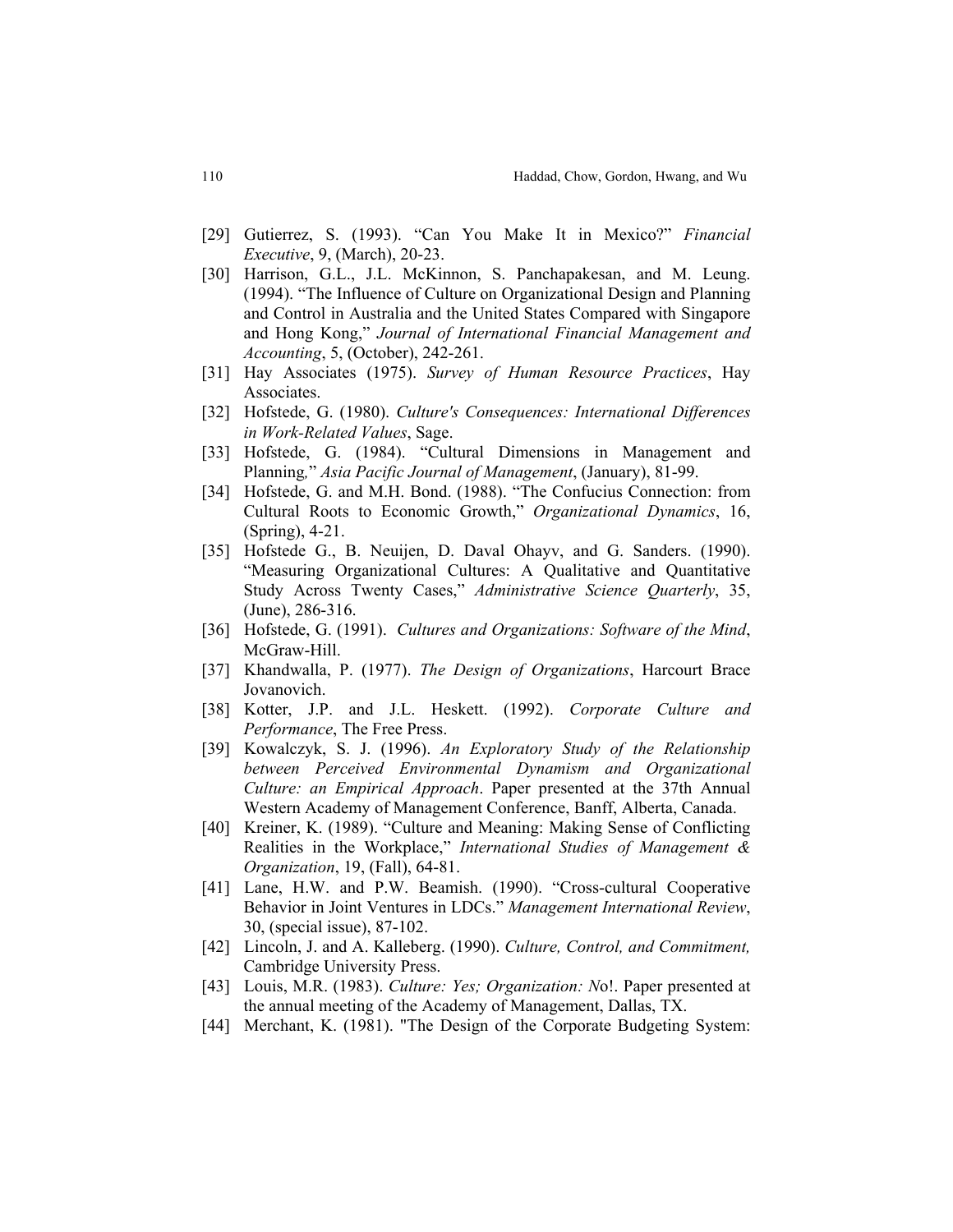Influences on Managerial Behavior and Performance," *Accounting Review*, 56, (October), 813-829.

- [45] Merchant, K. (1984). "Influences on Departmental Budgeting: An Empirical Examination of a Contingency Model," *Accounting, Organizations and Society*, 9, (June), 291-310.
- [46] Myerson, D. and J. Martin. (1987). "Culture Change: An Integration of Three Different Views," *Journal of Management Studies*, 24, (November), 623-647.
- [47] Nadler, D. A. and M.L. Tushman. (1988). *Strategic Organization Design*, Harper Collins.
- [48] Nunnally, J. (1967). *Psychometric Theory*, McGraw-Hill.
- [49] Phillips, M.E. (1991). *The Cultural Context of Industry: Distinct Sets of Assumptions in Fine Arts Museums and Wineries*. Paper presented at the annual meeting of the Academy of Management, Miami, FL.
- [50] Porter, M. (1980). *Competitive Strategy*, The Free Press.
- [51] Rieger, F. and D.W. Rieger. (1984). *The Influence of National Culture on Strategy*. Paper presented at the Academy of Management meeting, August, San Diego, CA.
- [52] Shaw, J.B., S.F.Y. Tang, C.D. Fisher, and P.S. Kirkbride. (1993). "Organizational and Environmental Factors Related to HRM Practices in Hong Kong: A Cross-cultural Expanded Replication," *The International Journal of Human Resource Management*, 4, (December), 785-815.
- [53] Schein, E.H. (1985). *Organizational Culture and Leadership*, Harcourt Brace Jovanovich.
- [54] Schneider, S.C. (1988). "National vs. Corporate Culture: Implications for Human Resource Management," *Human Resource Management*, 27, (Summer), 231-246.
- [55] Siehl, C. and J. Martin. (1990). "Organizational Culture: A Key to Financial Performance?": B. Shneider (ed.), *Organizational Climate and Culture,* Jossey-Bass, 241-281.
- [56] Soeters, J. and H. Schreuder. (1988). "The Interaction between National and Organizational Culture in Accounting Firms," *Accounting, Organizations and Society*,13, (December), 75-85.
- [57] Sondergaard, M. (1994). "Research Note: Hofstede's Consequences: A Study of Reviews, Citations and Replications," *Organization Studies*, 15, (March), 447-456.
- [58] Spender, J.C. (1989). *Industry Recipes*, Basil Blackwell.
- [59] Steers, R. (1989). "Organizational Science in a Global Environment,": Osigweh (ed.) *Organizational Science Abroad*, Plenum, 293-326.
- [60] Wiener, Y. (1988). "Forms of Value System: A Focus on Organizational Effectiveness and Cultural Change and Maintenance," *Academy of*